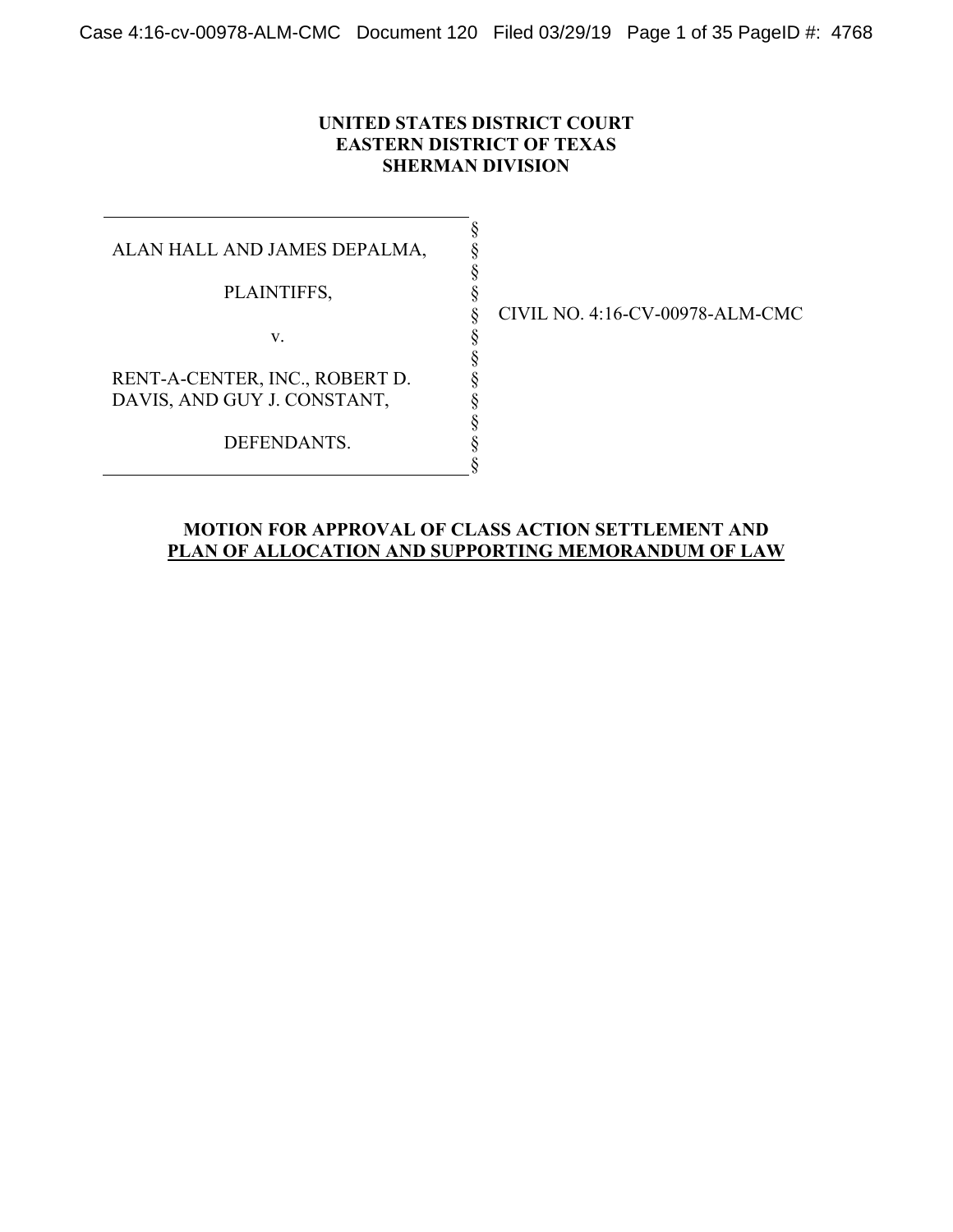# **TABLE OF CONTENTS**

|    |                                                   |                                                                                                                                                |       | PRELIMINARY STATEMENT OF REASONS IN SUPPORT OF SETTLEMENT 1                                                                            |  |  |
|----|---------------------------------------------------|------------------------------------------------------------------------------------------------------------------------------------------------|-------|----------------------------------------------------------------------------------------------------------------------------------------|--|--|
|    |                                                   |                                                                                                                                                |       |                                                                                                                                        |  |  |
| I. | THE PROPOSED SETTLEMENT WARRANTS FINAL APPROVAL 4 |                                                                                                                                                |       |                                                                                                                                        |  |  |
|    | A.                                                | The Law Favors and Encourages Settlement of Class Action Litigation  4                                                                         |       |                                                                                                                                        |  |  |
|    | <b>B.</b>                                         |                                                                                                                                                |       |                                                                                                                                        |  |  |
|    | $C$ .                                             | Application of the Fifth Circuit's <i>Reed</i> Factors Supports Approval of the                                                                |       |                                                                                                                                        |  |  |
|    |                                                   | 1.                                                                                                                                             |       | The Settlement Was Reached Following Arm's-Length<br>Negotiations with the Assistance of an Experienced Mediator and                   |  |  |
|    |                                                   | 2.                                                                                                                                             |       | The Complexity, Expense, and Likely Duration of Continued                                                                              |  |  |
|    |                                                   | 3.                                                                                                                                             |       | The Stage of the Proceedings, the Amount of Discovery<br>Completed, and Lead Plaintiff's and Lead Counsel's Investigation              |  |  |
|    |                                                   | 4.                                                                                                                                             |       | The Probability of Success on the Merits in Light of the<br>Substantial Risks of Establishing Liability and Damages Support            |  |  |
|    |                                                   |                                                                                                                                                | (i)   | Risks to Proving Falsity of Defendants' Alleged                                                                                        |  |  |
|    |                                                   |                                                                                                                                                | (ii)  |                                                                                                                                        |  |  |
|    |                                                   |                                                                                                                                                | (iii) |                                                                                                                                        |  |  |
|    |                                                   | 5.                                                                                                                                             |       | The Range of Possible Recovery and the Attendant Risks of                                                                              |  |  |
|    |                                                   | 6.                                                                                                                                             |       | The Opinions of Lead Counsel, Lead Plaintiff, and Absent<br>Members of the Settlement Class Support Approval of the                    |  |  |
|    | D.                                                | Application of the Factors Identified in the Amendments to Rule 23<br>Supports Approval of the Settlement as Fair, Reasonable, and Adequate 18 |       |                                                                                                                                        |  |  |
|    |                                                   | 1.                                                                                                                                             |       | Lead Plaintiff and Lead Counsel Have Adequately Represented the                                                                        |  |  |
|    |                                                   | 2.                                                                                                                                             |       | The Settlement Is the Result of Arm's-Length Negotiations 19                                                                           |  |  |
|    |                                                   | 3.                                                                                                                                             |       | The Relief Provided to the Settlement Class Is Adequate and the<br>Settlement Treats Class Members Equitably Relative to Each Other 19 |  |  |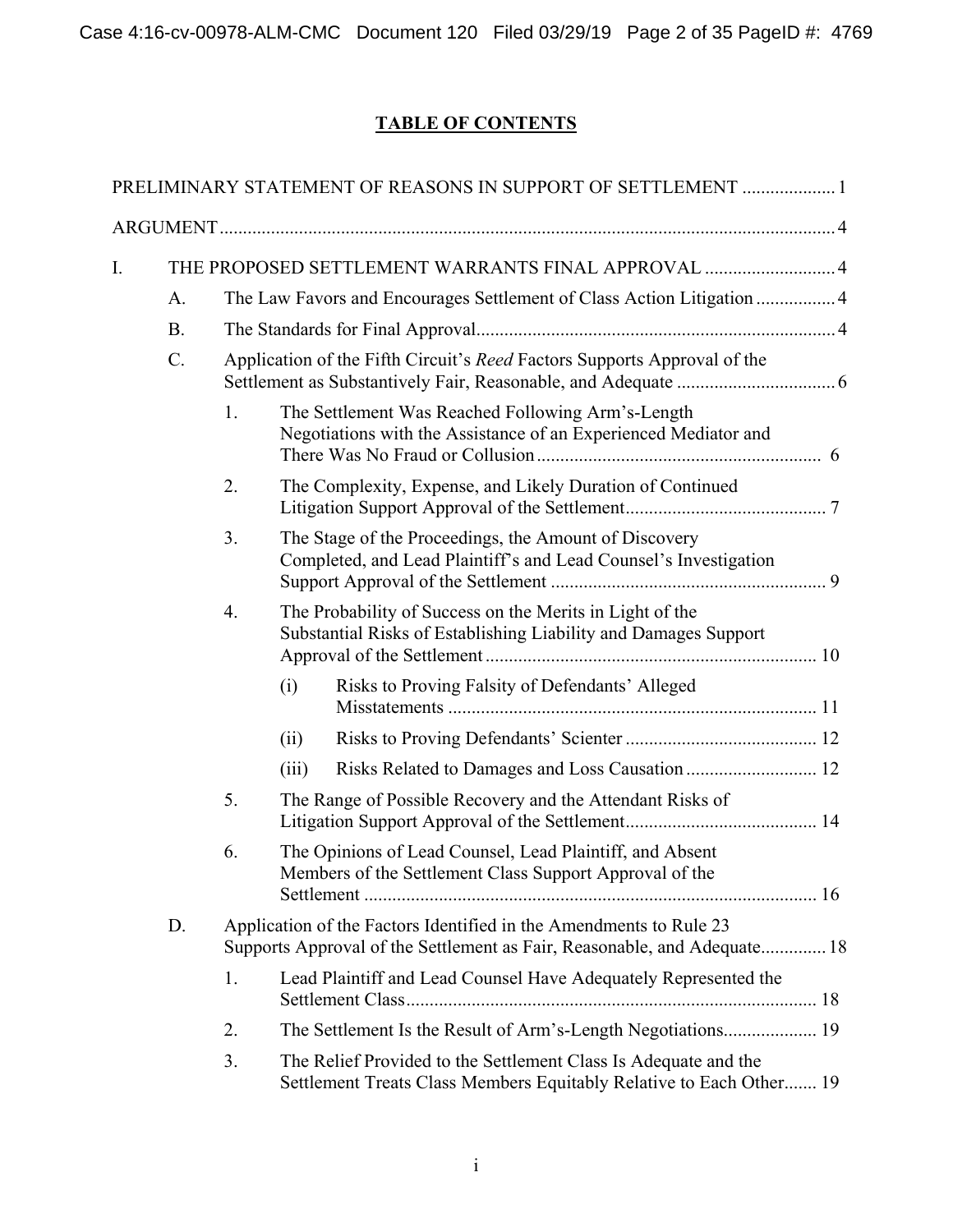| $\mathbf{II}$ . | THE PLAN OF ALLOCATION IS FAIR AND REASONABLE AND SHOULD  |  |
|-----------------|-----------------------------------------------------------|--|
| -HI -           | NOTICE TO THE SETTLEMENT CLASS SATISFIED THE REQUIREMENTS |  |
|                 | IV. THE COURT SHOULD GRANT FINAL CERTIFICATION OF THE     |  |
|                 |                                                           |  |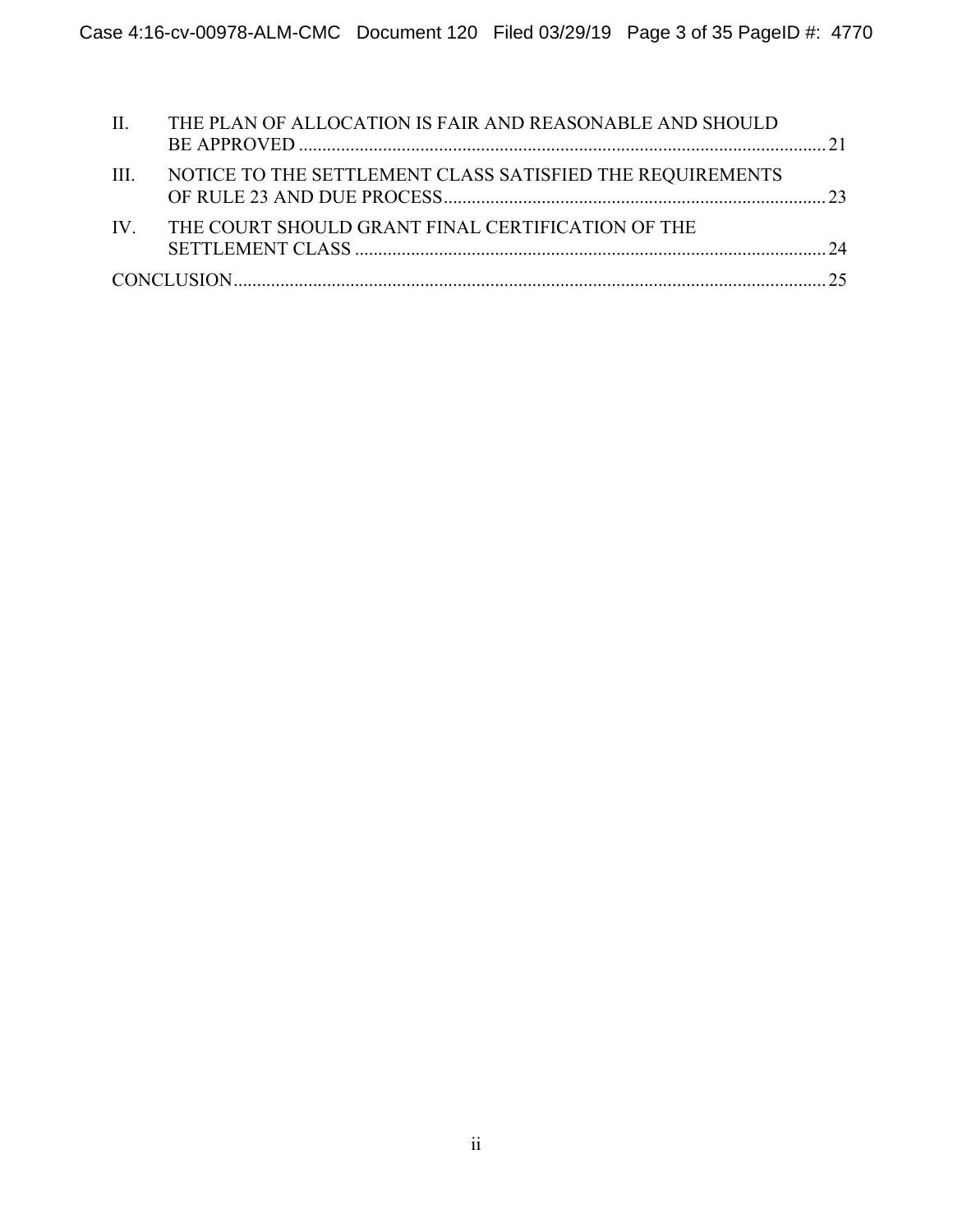# **TABLE OF AUTHORITIES**

# **Cases**

| In re Apollo Grp., Inc. Sec. Litig.,<br>No. 04-cv-2147, 2008 WL 3072731 (D. Ariz. Aug. 4, 2008), rev'd, No. 08-                                                                       |         |
|---------------------------------------------------------------------------------------------------------------------------------------------------------------------------------------|---------|
| In re BankAtlantic Bancorp, Inc. Sec. Litig.,<br>No. 07-cv-61542, 2011 WL 1585605 (S.D. Fla. Apr. 25, 2011), aff'd, 688 F.                                                            |         |
| Billitteri v. Sec. Am., Inc.,                                                                                                                                                         |         |
| In re Chicken Antitrust Litig. Am. Poultry,                                                                                                                                           |         |
| City of Providence v. Aeropostale, Inc.,<br>No. 11 Civ. 7132 (CM), 2014 WL 1883494 (S.D.N.Y. May 9, 2014), aff'd,                                                                     |         |
| Cotton v. Hinton,                                                                                                                                                                     |         |
| In re Deepwater Horizon,                                                                                                                                                              |         |
| In re Dell Inc., Sec. Litig.,<br>No. A-06-CA-726-SS, 2010 WL 2371834 (W.D. Tex. June 11, 2010), aff'd,<br>appeal dismissed sub nom. Union Asset Mgmt. Holding A.G. v. Dell, Inc., 669 |         |
| Eisen v. Carlisle & Jacquelin,                                                                                                                                                        |         |
| In re Enron Corp. Sec., Derivative $\&$ "ERISA" Litig.,<br>No. H-01-3624, 2003 WL 22962792 (S.D. Tex. Nov. 5, 2003)                                                                   | $\cdot$ |
| Erica P. John Fund, Inc. v. Halliburton Co.,                                                                                                                                          |         |
| In re Heartland Payment Sys. Inc. Customer Data Sec. Breach Litig.,                                                                                                                   |         |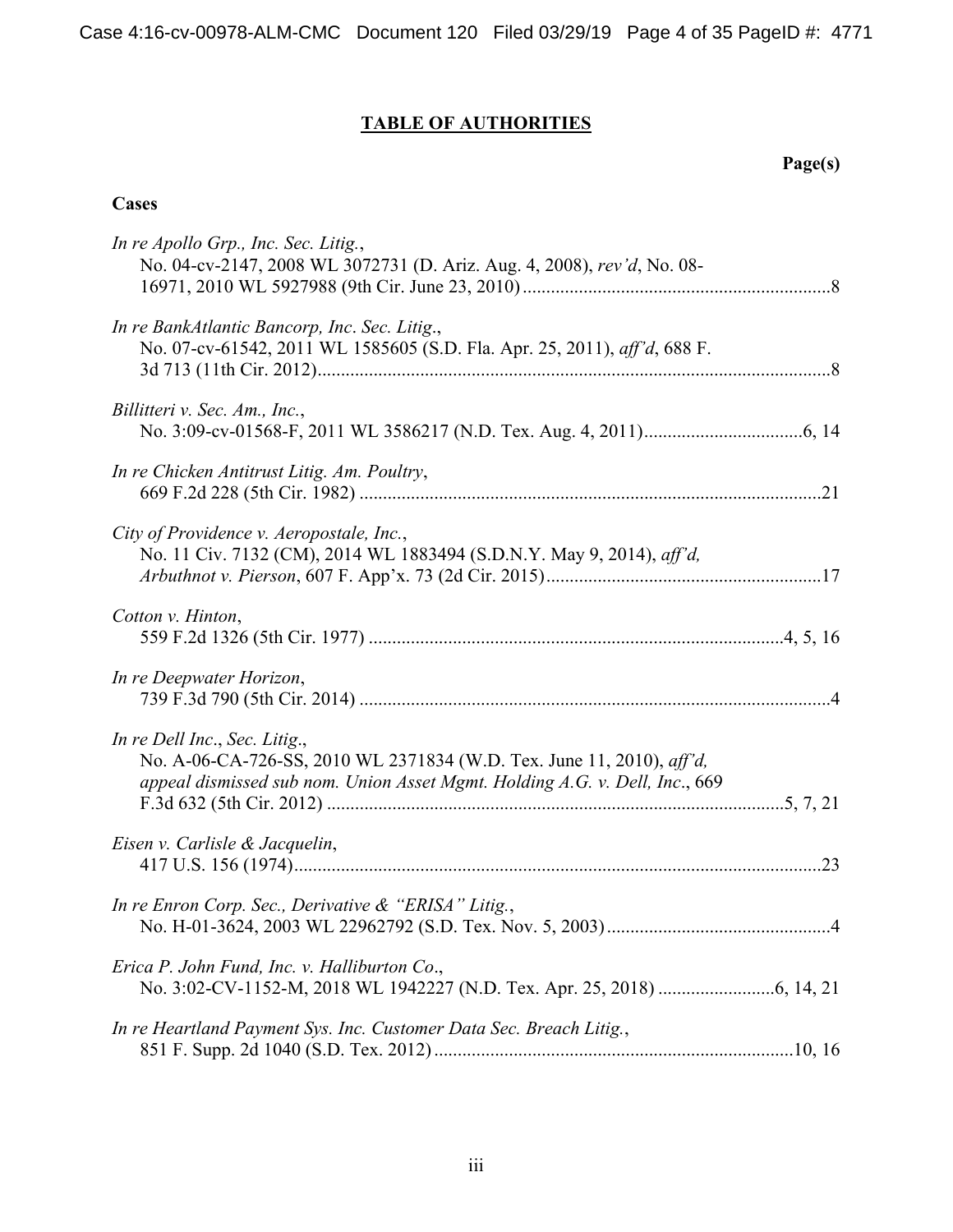| Int'l Bhd of Elec. Workers Local 697 Pension Fund v. Int'l Game Tech., Inc.,                                                  |  |
|-------------------------------------------------------------------------------------------------------------------------------|--|
| In re Katrina Canal Breaches Litig.,                                                                                          |  |
| Klein v. $O'$ Neal, Inc.,                                                                                                     |  |
| Maher v. Zapata Corp.,                                                                                                        |  |
| Marcus v. J.C. Penney Co., Inc.,                                                                                              |  |
| Marcus v. J.C. Penney Co., Inc.,                                                                                              |  |
| In re Merrill Lynch & Co. Research Reports Sec. Litig.,                                                                       |  |
| In re Merrill Lynch & Co. Research Reports Sec. Litig.,                                                                       |  |
| Newby v. Enron Corp.,                                                                                                         |  |
| In re OCA, Inc. Sec. & Derivative Litig.,                                                                                     |  |
| Omnicare, Inc. v. Laborers Dist. Council Const. Indus. Pension Fund,                                                          |  |
| In re Omnivision Techs., Inc.,                                                                                                |  |
| Reed v. Gen. Motors Corp.,                                                                                                    |  |
| Robbins v. Koger Props., Inc.,                                                                                                |  |
| Schwartz v. TXU Corp.,                                                                                                        |  |
| Slipchenko, et al. v. Brunel Energy, Inc., et al.,<br>Civil Action No. H-11-1465, 2015 WL 338358 (S.D. Tex. Jan. 23, 2015) 10 |  |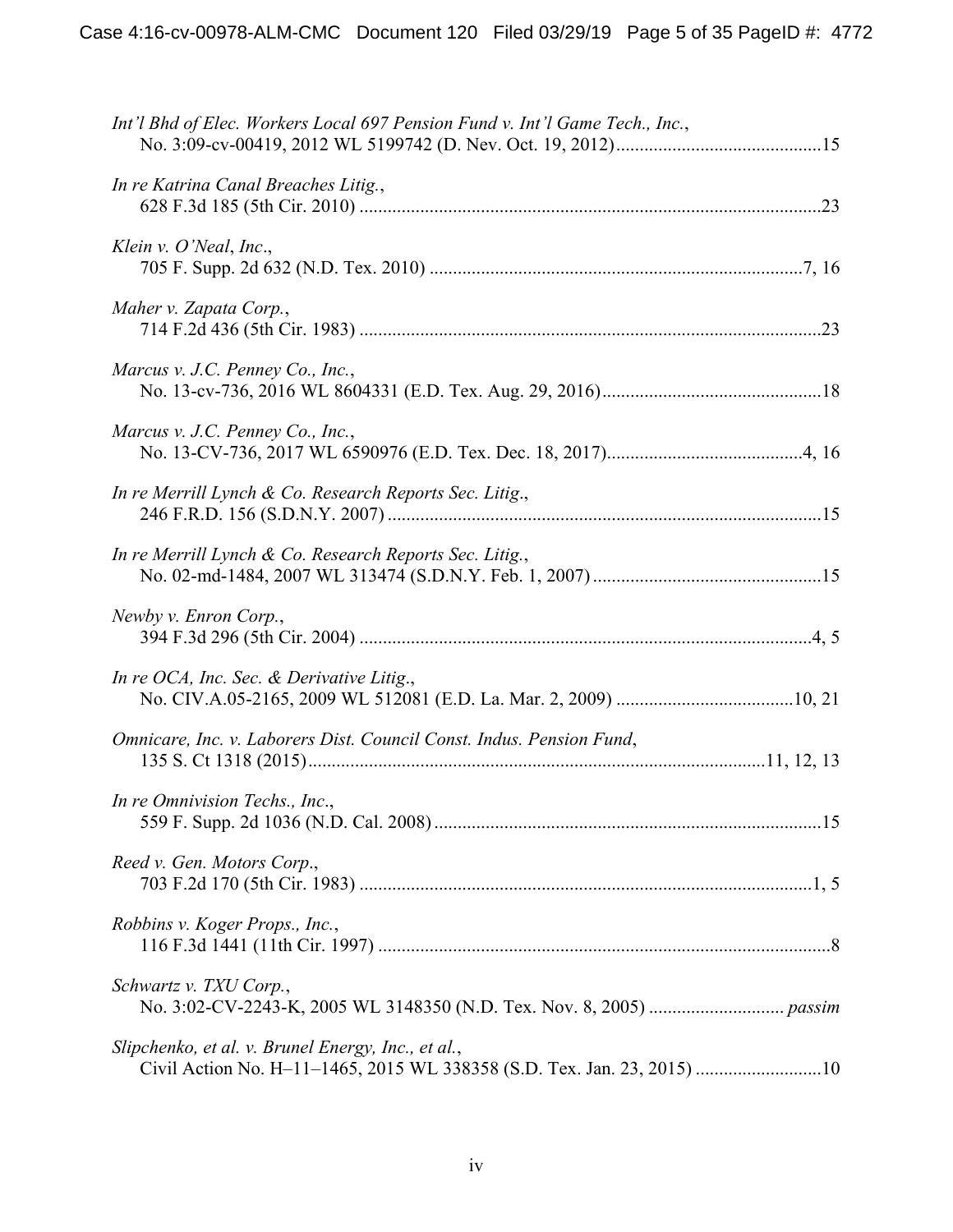| Union Asset Mgmt. Holding A.G. v. Dell, Inc., |  |
|-----------------------------------------------|--|
| <b>Statutes</b>                               |  |
|                                               |  |
| <b>Rules</b>                                  |  |
|                                               |  |
|                                               |  |
|                                               |  |
|                                               |  |
|                                               |  |
|                                               |  |
|                                               |  |
|                                               |  |
|                                               |  |
|                                               |  |
|                                               |  |
|                                               |  |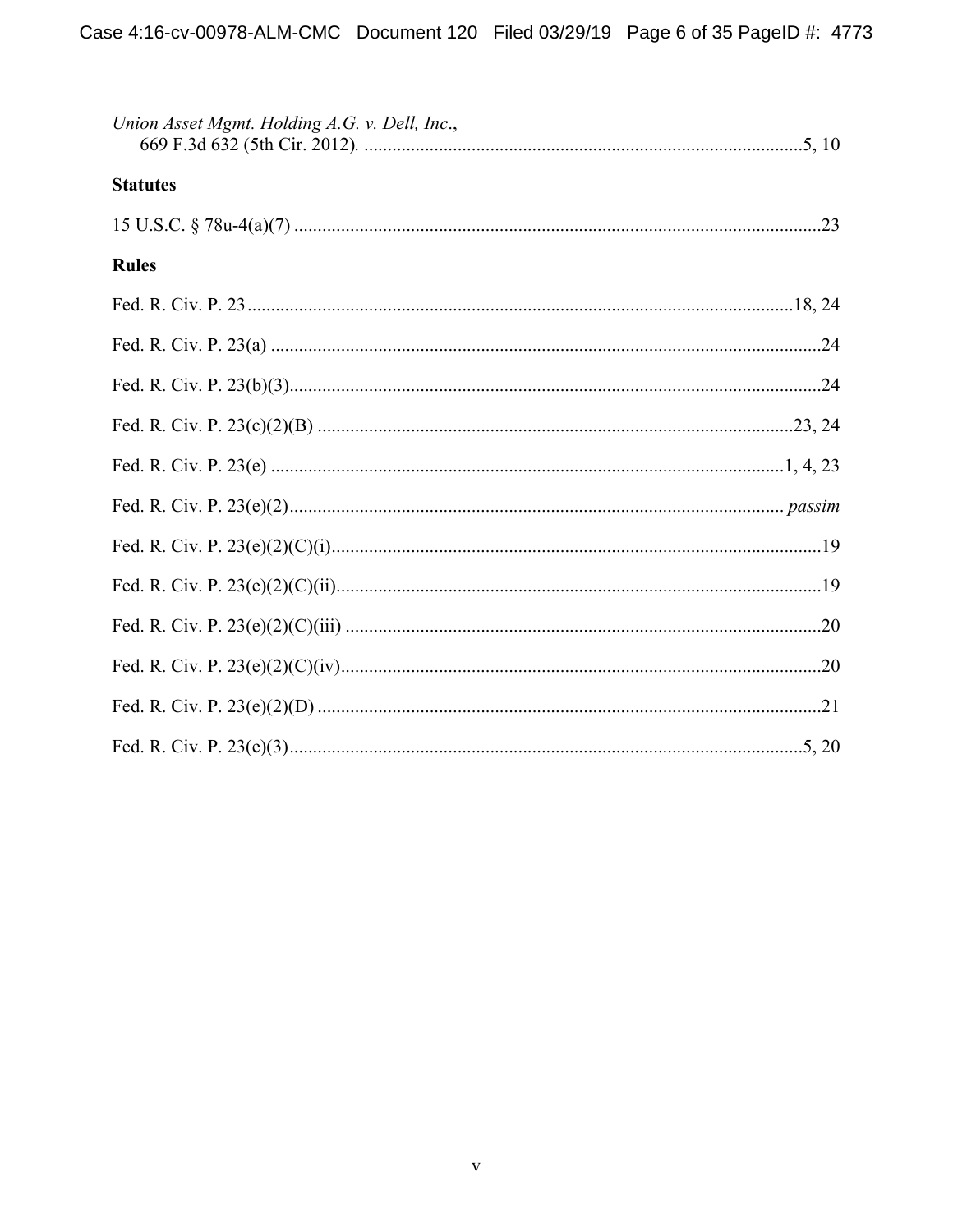Pursuant to Rule 23(e) of the Federal Rules of Civil Procedure, Court-appointed Lead Plaintiff Oklahoma Firefighters Pension and Retirement System ("Oklahoma Firefighters" or "Lead Plaintiff"), on behalf of itself, and additional named plaintiff City of Hollywood Employees' Retirement Fund ("Hollywood ERF," together with Oklahoma Firefighters, "Plaintiffs") and the other members of the Settlement Class, respectfully submits this memorandum of law in support of the motion for approval of the proposed Settlement of the above-captioned action (the "Action"), approval of the proposed plan of allocation for distributing the proceeds of the Settlement (the "Plan of Allocation"), and final certification of the Settlement Class.<sup>1</sup>

### **PRELIMINARY STATEMENT OF REASONS IN SUPPORT OF SETTLEMENT**

The proposed Settlement resolves this litigation in its entirety in exchange for a cash payment of \$11 million. The Settlement is "fair, reasonable, and adequate" under Federal Rule of Civil Procedure 23(e)(2) and satisfies each of the factors that a district court within the Fifth Circuit must consider. *See Reed v. Gen. Motors Corp*., 703 F.2d 170, 172 (5th Cir. 1983).

The Settlement is the product of extensive arm's-length negotiations between the Parties that included an in-person mediation session before a highly respected and experienced mediator, the Honorable Layn R. Phillips (Ret.) ("Judge Phillips"), as well as significant follow-up discussions between the Parties. The reaction of the Settlement Class to date has been very

 $1$  Unless otherwise noted, capitalized terms have the meanings ascribed to them in the Stipulation and Agreement of Settlement, dated December 3, 2018 (the "Stipulation," ECF No. 117-1) (the "Stipulation") or in the Declaration of Jonathan Gardner in Support of (I) Motion for Approval of Class Action Settlement and Plan of Allocation and (II) Motion for Award of Attorneys' Fees and Payment of Litigation Expenses (the "Gardner Declaration" or "Gardner Decl."), filed herewith. Citations to " $\mathbb{I}$ " in this memorandum refer to paragraphs in the Gardner Declaration. All exhibits herein are annexed to the Gardner Declaration. For clarity, citations to exhibits that themselves have attached exhibits will be referenced as "Ex.  $\qquad \qquad$  -  $\qquad$  "The first" numerical reference is to the designation of the entire exhibit attached to the Gardner Declaration and the second reference is to the exhibit designation within the exhibit itself.

All internal quotations and citations are omitted unless otherwise noted.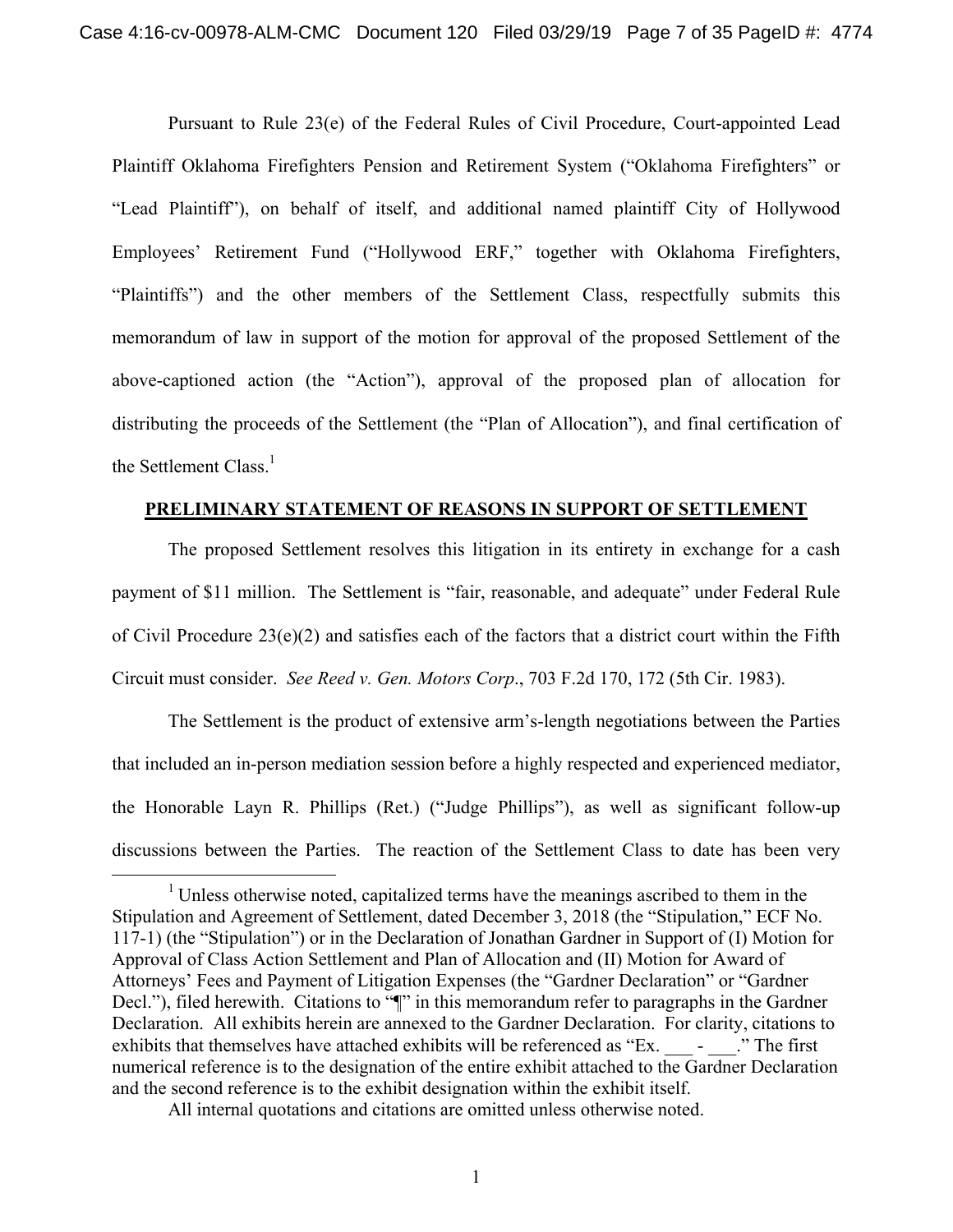favorable. While the April 12, 2019 deadline to object to or request exclusion from the Settlement has not yet passed, to date, no Settlement Class Member has objected or requested exclusion.

At the time the agreement to settle was reached, Lead Plaintiff and Lead Counsel understood the strengths and weaknesses of the Action. As detailed in the Gardner Declaration, $2$ the litigation efforts in the Action included: (i) Lead Counsel's thorough and wide-ranging investigation of the claims, which included interviews with 26 former RAC employees and others with relevant knowledge, consultation with experts on damages and accounting issues, and a review of SEC filings, press releases, news reports and other public information; (ii) drafting and filing a detailed Consolidated Amended Class Action Complaint for Violations of Federal Securities Laws (the "Complaint"); (iii) researching and drafting a successful opposition to Defendants' comprehensive motion to dismiss the Complaint; (iv) successfully opposing Defendants' objection to the Magistrate Judge's Amended Report and Recommendation, which recommended that the Court deny Defendants' motion to dismiss the Complaint; (v) a class certification motion that included the preparation of two expert reports; (vi) extensive fact and expert discovery efforts, which included Lead Counsel's analysis of approximately 420,000 pages of documents produced by Defendants and third-parties and taking or defending six depositions; and (vii) thorough mediation efforts with Judge Phillips, which included the preparation of mediation briefs, a full-day mediation session, and extensive subsequent negotiations. This substantial work gave Lead Plaintiff and Lead Counsel a thorough

 $\frac{1}{2}$  $2$  The Gardner Declaration is an integral part of this submission and, for the sake of brevity in this motion, the Court is respectfully referred to it for a detailed description of, among other things: the history of the Action; the nature of the claims asserted; the negotiations leading to the Settlement; the risks and uncertainties of continued litigation; a description of the services Lead Counsel provided for the benefit of the Settlement Class; and the terms of the Plan of Allocation for the Settlement proceeds.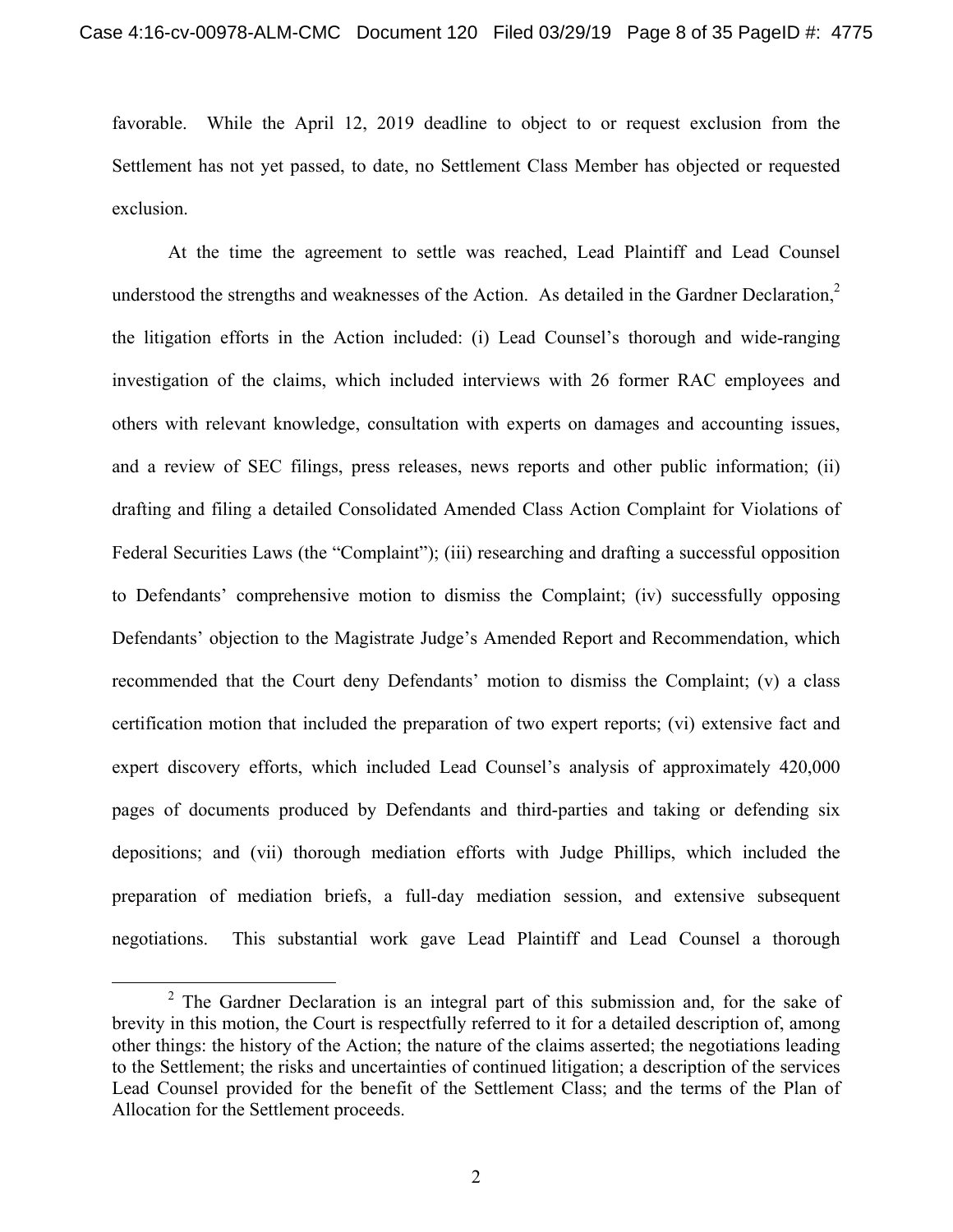understanding of the strengths and weaknesses of the claims and defenses asserted in the Action. Additionally, Lead Plaintiff supports the Settlement and, together with Lead Counsel, respectfully submits that the Settlement represents a favorable recovery that is in the best interests of the Settlement Class. *See* Ex. 1 at ¶5.

The Settlement is a favorable result in light of the significant risks of continued litigation. While Lead Plaintiff and Lead Counsel believe that the claims asserted against Defendants are compelling, they recognize that the Action presented challenges to establishing both liability and damages. As detailed in the Gardner Declaration and discussed below, Defendants raised numerous challenges to Plaintiffs' claims, including, among other things, the actionability and falsity of Defendants' statements, whether Defendants acted with scienter, and the existence and amount of damages. Absent the Settlement, Plaintiffs faced the risk that Defendants would prevail on any one or all of their defenses, resulting in a judgment against Plaintiffs or vastly reducing, if not completely eliminating, recoverable damages. Furthermore, the Parties faced the prospect of protracted and costly litigation, which would likely have included additional contested motions, a trial, post-trial motion practice, and ensuing appeals. The Settlement will enable the Settlement Class to recover a certain and immediate benefit without incurring the significant risks of ongoing litigation.

Additionally, it is respectfully requested that the Court approve the Plan of Allocation, which was set forth in the Notice sent to Settlement Class Members. The Plan of Allocation governs how Settlement Class Members' claims will be calculated and was developed by Lead Counsel's damages expert in consultation with Lead Counsel. As discussed below, the Plan of Allocation is fair, reasonable, and adequate, and should likewise be approved.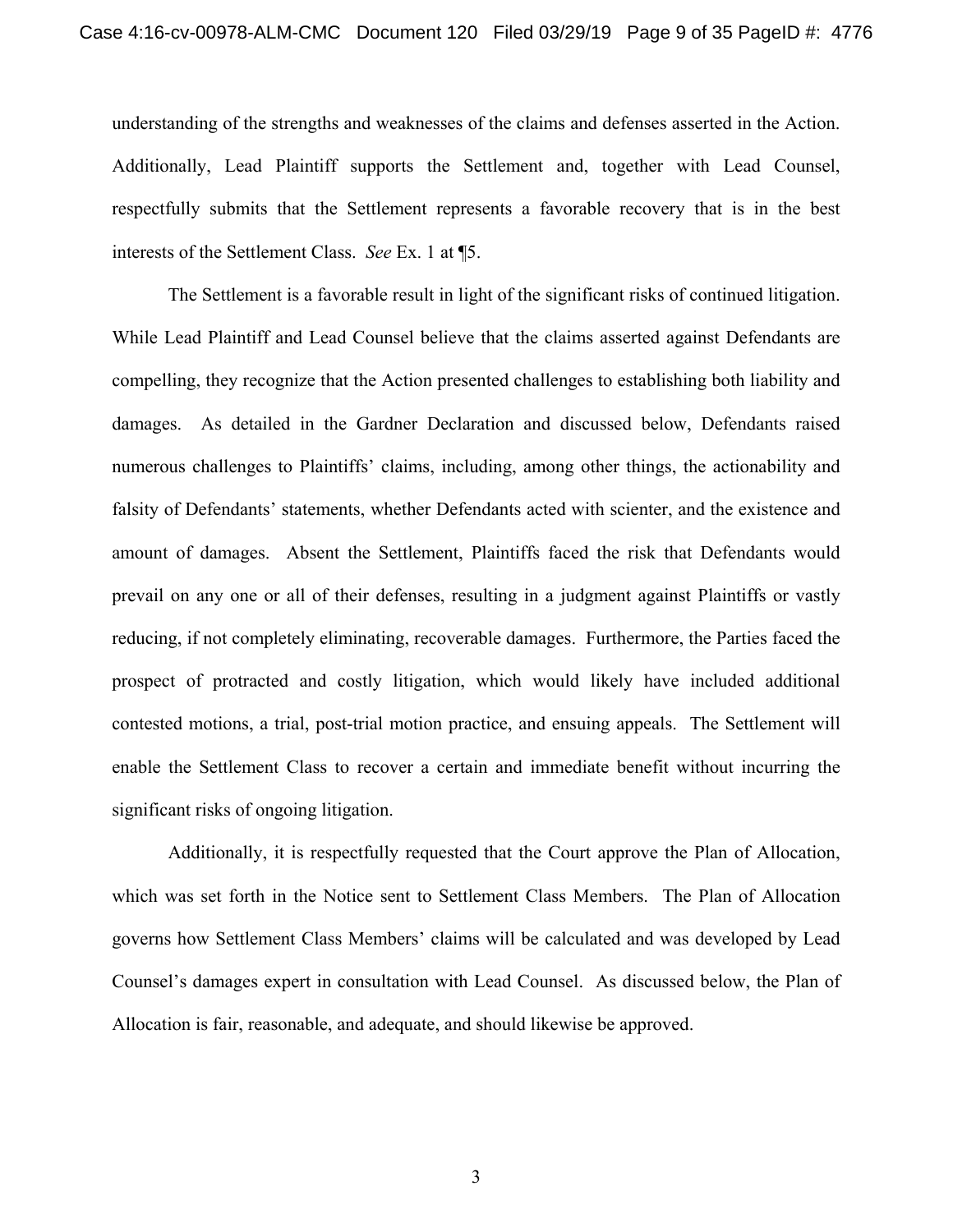#### **ARGUMENT**

### **I. THE PROPOSED SETTLEMENT WARRANTS FINAL APPROVAL**

#### **A. The Law Favors and Encourages Settlement of Class Action Litigation**

Public policy favors the settlement of disputed claims among private litigants, especially in class actions, and the Fifth Circuit, as well as district courts within the Fifth Circuit, have recognized a strong public policy in favor of pretrial settlements of class actions. *See Cotton v. Hinton,* 559 F.2d 1326, 1331 (5th Cir. 1977) ("Particularly in class action suits, there is an overriding public interest in favor of settlement."); *In re Deepwater Horizon,* 739 F.3d 790, 807 (5th Cir. 2014) (noting a public interest favoring class action settlements); *Marcus v. J.C. Penney Co., Inc.,* No. 6:13-CV-736, 2017 WL 6590976, at \*3 (E.D. Tex. Dec. 18, 2017), *report and recommendation adopted,* No. 6:13CV736, 2018 WL 307024 (E.D. Tex. Jan. 4, 2018) ("There is a strong judicial policy in favor of settlements, particularly in the class action context."); *In re Enron Corp. Sec., Derivative & "ERISA" Litig.,* No. H-01-3624, 2003 WL 22962792, at \*4 (S.D. Tex. Nov. 5, 2003) (same).

#### **B. The Standards for Final Approval**

Rule 23(e) of the Federal Rules of Civil Procedure provides that a class action settlement must be presented to the Court for approval. The Settlement should be approved if the Court finds it "fair, reasonable, and adequate." Fed. R. Civ. P. 23(e)(2); *see also Newby v. Enron Corp.*, 394 F.3d 296, 301 (5th Cir. 2004) (the gravamen of the inquiry is whether the proposed settlement is "fair, adequate, and reasonable and is not the product of collusion between the parties"). In evaluating the Settlement, the Court should not attempt to try the case or "to reach any ultimate conclusions on the issues of fact and law which underlie the merits of the dispute," and should not make the proponents of the settlement "justify each term of settlement against a hypothetical or speculative measure of what concessions might have been gained." *Cotton,* 559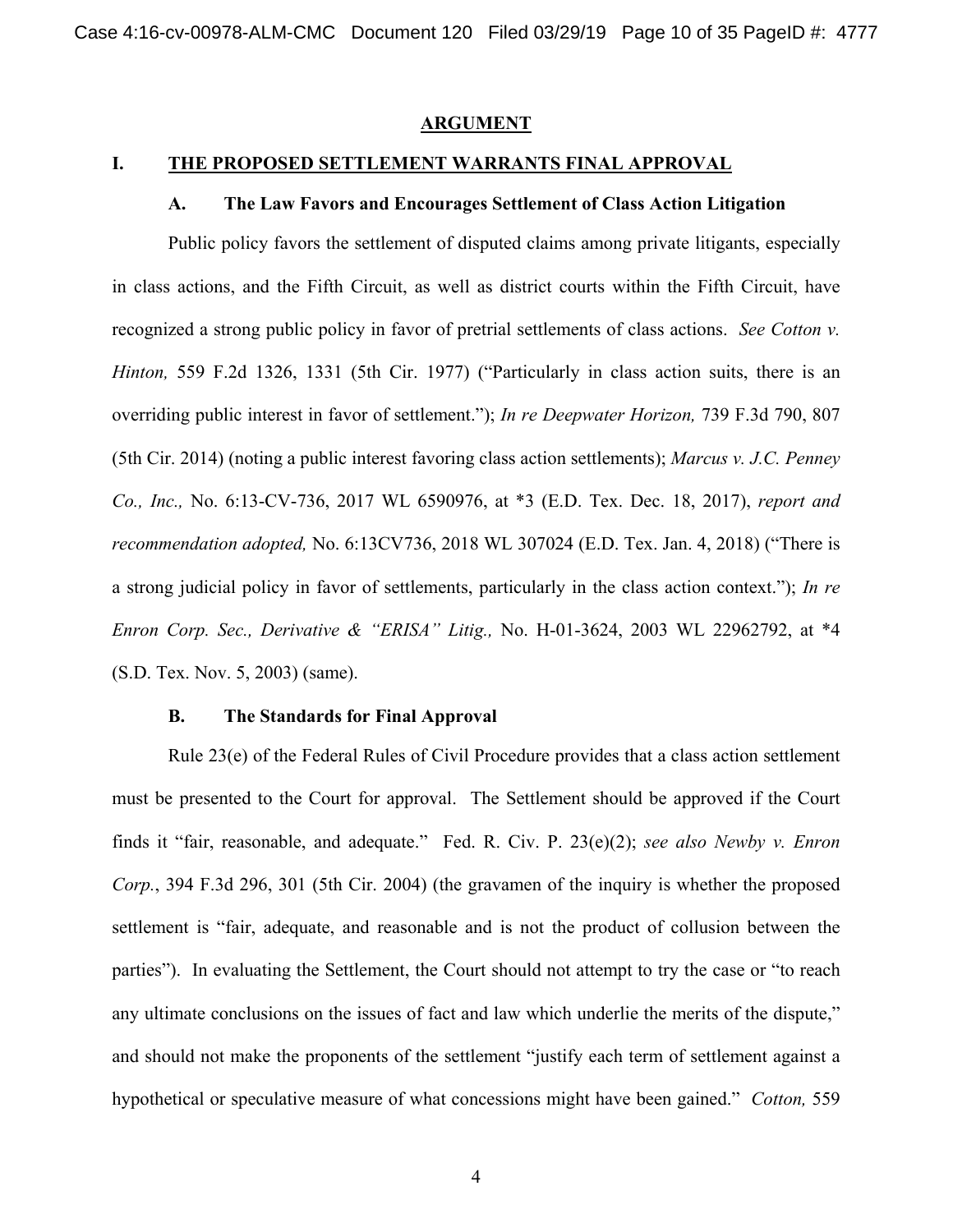F.2d at 1330. Instead, the Court should bear in mind that "compromise is the essence of a settlement" and that "inherent in compromise is a yielding of absolutes and an abandoning of highest hopes." *Id*.

In *Reed v. General Motors Corp.*, the Fifth Circuit held that the following factors should

be considered in evaluating whether a class action settlement is fair, reasonable and adequate:

(1) the existence of fraud or collusion behind the settlement; (2) the complexity, expense, and likely duration of the litigation; (3) the stage of the proceedings and the amount of discovery completed; (4) the probability of plaintiffs' success on the merits; (5) the range of possible recovery; and (6) the opinions of the class counsel, class representatives, and absent class members.

703 F.2d 170, 172 (5th Cir. 1983); *see also Newby,* 394 F.3d at 301; *In re Dell Inc*., *Sec. Litig*.,

No. A-06-CA-726-SS, 2010 WL 2371834, at \*6 (W.D. Tex. June 11, 2010), *aff'd, appeal* 

*dismissed sub nom. Union Asset Mgmt. Holding A.G. v. Dell, Inc*., 669 F.3d 632 (5th Cir. 2012).

Pursuant to the recent December 1, 2018 amendments to Rule  $23(e)(2)$ , a court should

also consider the following four factors, most of which overlap with the *Reed* factors:

- (A) whether the class representatives and class counsel have adequately represented the class;
- (B) whether the proposal was negotiated at arm's length;
- (C) whether the relief provided for the class is adequate, taking into account:
	- i. the costs, risks, and delay of trial and appeal;
	- ii. the effectiveness of any proposed method of distributing relief to the class, including the method of processing classmember claims;
	- iii. the terms of any proposed award of attorneys' fees, including timing of payment; and
	- iv. any agreement required to be identified under Rule  $23(e)(3)$ ; and
- (D) whether the proposal treats class members equitably relative to each other.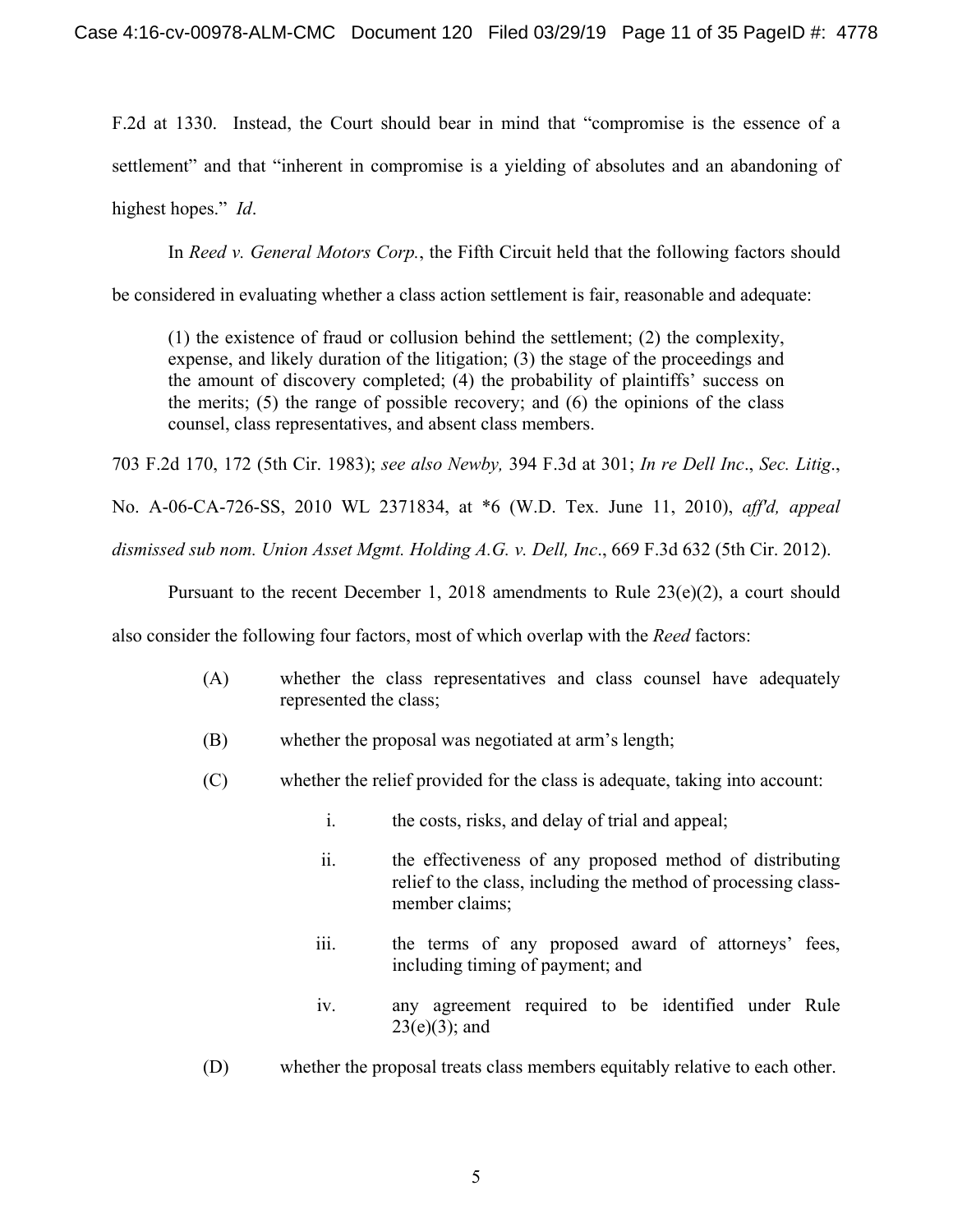For the reasons discussed herein, the proposed Settlement meets the criteria set forth by the Fifth Circuit and Rule 23(e)(2).

### **C. Application of the Fifth Circuit's** *Reed* **Factors Supports Approval of the Settlement as Substantively Fair, Reasonable, and Adequate**

### **1. The Settlement Was Reached Following Arm's-Length Negotiations with the Assistance of an Experienced Mediator and There Was No Fraud or Collusion**

The first *Reed* factor supports final approval of the Settlement because the Settlement was negotiated at arm's-length and it was not obtained by fraud or collusion. The Settlement was reached after extensive arm's-length settlement negotiations between experienced counsel, which included a formal mediation session overseen by Judge Phillips. The initial full-day mediation session was unsuccessful, and the Parties only reached an agreement-in-principal after they engaged in significant additional arm's-length negotiations, with the assistance of the mediator. *See* ¶¶62-63.

Given the arm's-length nature of the negotiations, counsel's experience, and the active involvement of an experienced mediator, there can be no question that the Settlement is procedurally fair and is not the product of fraud or collusion. *See Erica P. John Fund, Inc. v. Halliburton Co*., No. 3:02-CV-1152-M, 2018 WL 1942227, at \*4 (N.D. Tex. Apr. 25, 2018) (noting that "the settlement was not the result of improper dealings" where it "was obtained through formal mediation before former U.S. District Judge Layn R. Phillips"); *Billitteri v. Sec. Am., Inc.*, No. 3:09-cv-01568-F, 2011 WL 3586217, at \*10 (N.D. Tex. Aug. 4, 2011) (concluding that a settlement was free of fraud or collusion where it was "diligently negotiated after a long and hard-fought process that culminated" in a mediation before a retired judge).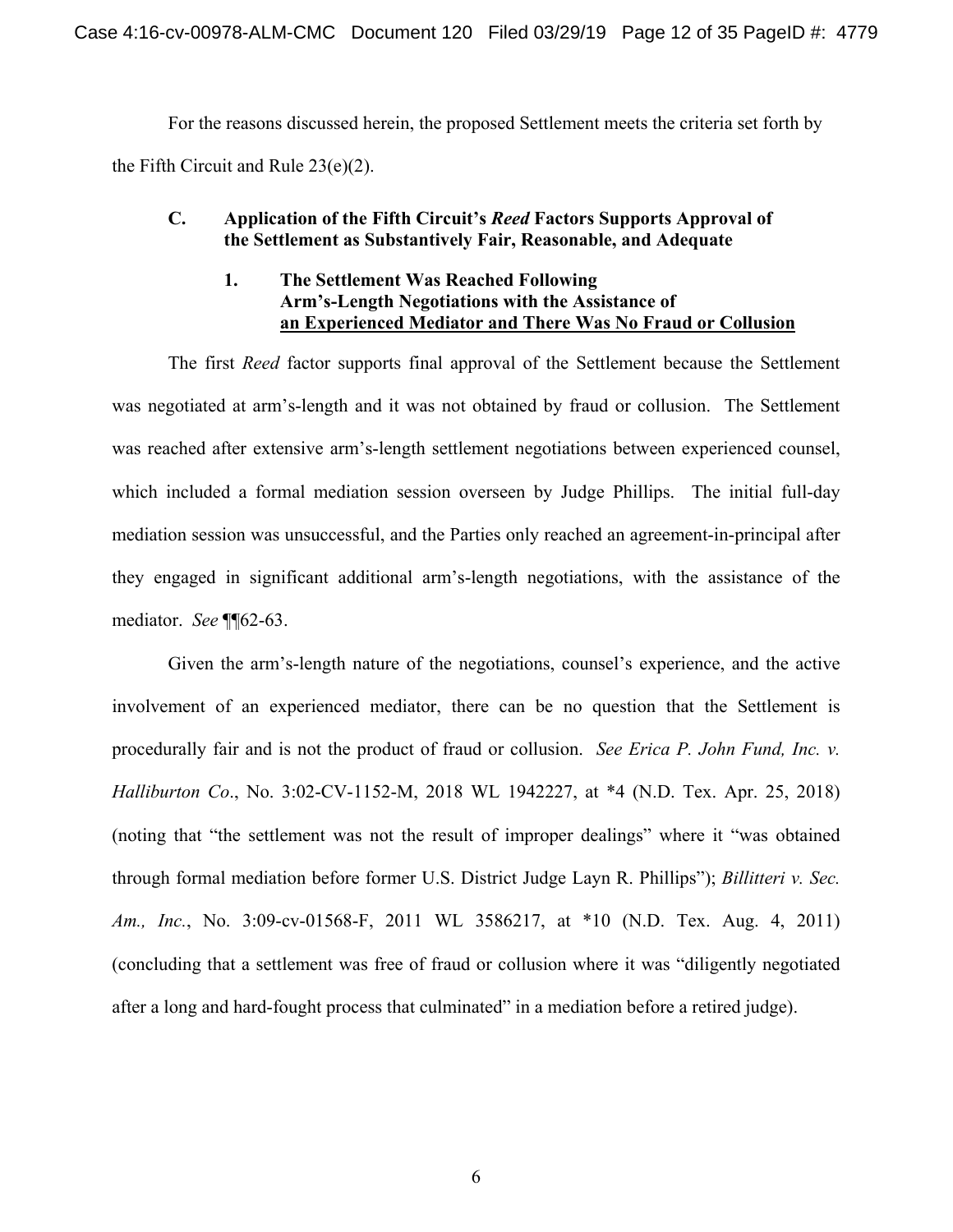### **2. The Complexity, Expense, and Likely Duration of Continued Litigation Support Approval of the Settlement**

Continued litigation of the Action would involve complex and costly pre-trial, trial, and post-trial proceedings that would delay the ultimate resolution of the claims without any guarantee of recovery for the Settlement Class. *See Klein v. O'Neal*, *Inc*., 705 F. Supp. 2d 632, 651 (N.D. Tex. 2010) ("When the prospect of ongoing litigation threatens to impose high costs of time and money on the parties, the reasonableness of approving a mutually-agreeable settlement is strengthened."); *Schwartz v. TXU Corp.*, No. 3:02-CV-2243-K, 2005 WL 3148350, at \*18 (N.D. Tex. Nov. 8, 2005) (the costs and delays of continuing to litigate "fact-intensive and difficult-to-prove claims" supported approval of the settlement); *In re Dell Inc., Sec. Litig.*, 2010 WL 2371834, at \*10 ("Securities claims are difficult to prove, and without agreeing to a settlement, Plaintiffs no doubt face unpredictable and significant delays and expense in prosecuting this case.").

Continuing to litigate this Action for Plaintiffs and the Settlement Class would have required substantial additional time and expense, without any guarantee of success. Prevailing on class certification, completing fact and expert discovery, surviving Defendants' anticipated motion for summary judgment, and then achieving a litigated verdict at trial (and sustaining any such verdict for Plaintiffs in the appeals that would inevitably ensue) would have been a very complex undertaking that would have required substantial additional time and expense. Defendants would have vigorously contested numerous key issues such as the falsity of Defendants' statements, scienter, loss causation, and damages.

Lead Plaintiff and Lead Counsel recognize that, in order to prevail on the claims against Defendants at trial, they would have to marshal substantial additional factual evidence about Defendants' state of mind concerning the problems with the development and implementation of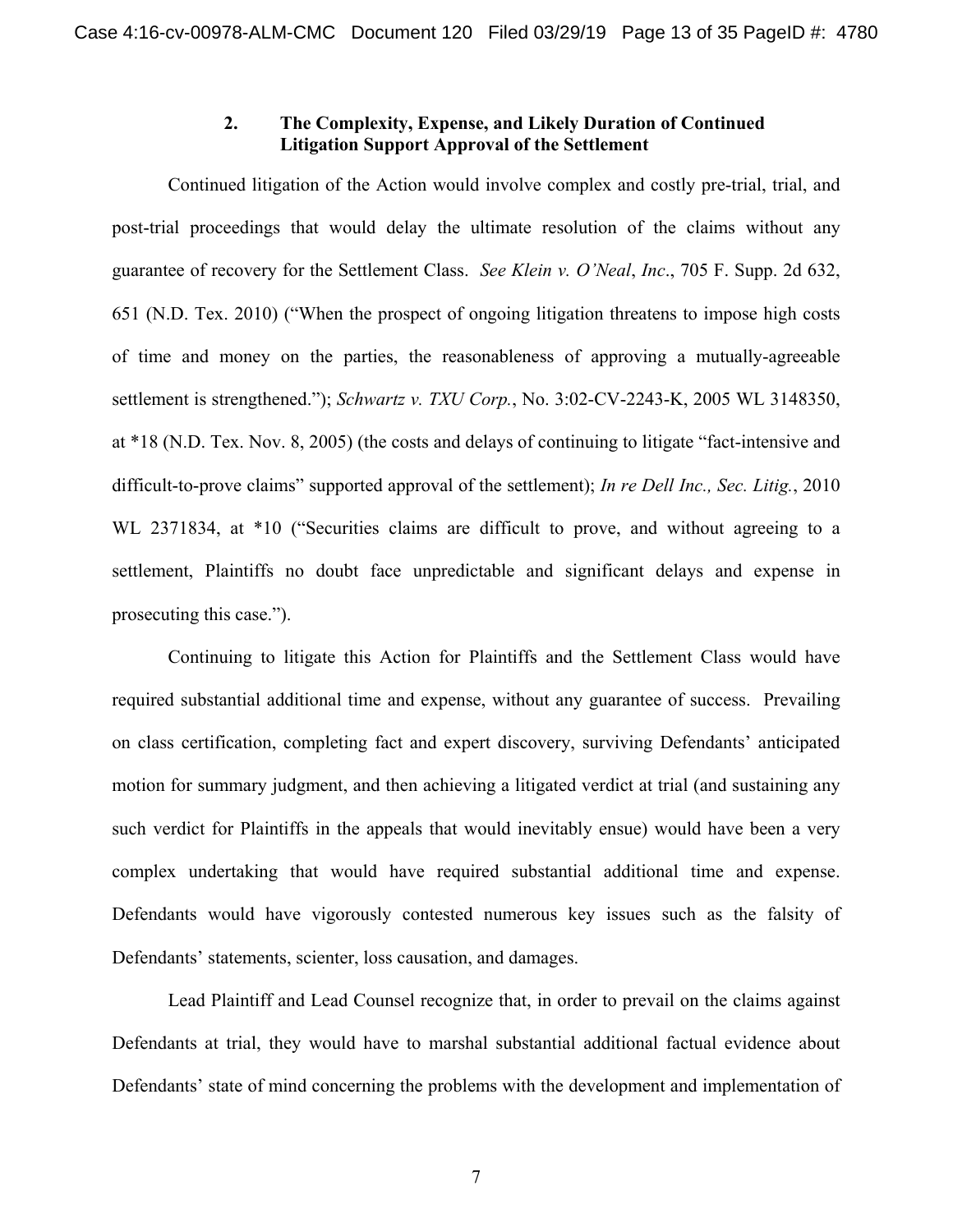SIMS, and would need to be prepared to present expert testimony to establish loss causation and damages. Lead Counsel was prepared to do so, but it cannot be disputed that achieving a litigated verdict in this Action would have required an extremely substantial investment of time and resources.

Moreover, if Plaintiffs were to succeed at trial, it is virtually certain that Defendants would make post-trial motions challenging the verdict and appeal, further delaying the receipt of any recovery by the class. *See Schwartz*, 2005 WL 3148350, at \*19 (finding that the complexity and length of continued litigation supported approval of settlement given that even "if Plaintiffs were to succeed at trial, they still could expect a vigorous appeal by Defendants and an accompanying delay in the receipt of any relief"). Further, there is always a risk that a verdict could be reversed by the trial court or on appeal. *See, e.g., In re BankAtlantic Bancorp, Inc*. *Sec. Litig*., No. 07-cv-61542, 2011 WL 1585605 (S.D. Fla. Apr. 25, 2011) (in a case tried by Labaton Sucharow, after plaintiffs' jury verdict, court granted defendants' motion for judgment as a matter of law on loss causation grounds), *aff'd*, 688 F. 3d 713 (11th Cir. 2012) (trial court erred, but defendants entitled to judgment as matter of law on lack of loss causation); *Robbins v. Koger Props., Inc.*, 116 F.3d 1441, 1449 (11th Cir. 1997) (reversing \$81 million jury verdict in securities action and dismissing case with prejudice); *cf. In re Apollo Grp., Inc. Sec. Litig.*, No. 04-cv-2147, 2008 WL 3072731 (D. Ariz. Aug. 4, 2008), *rev'd*, No. 08-16971, 2010 WL 5927988 (9th Cir. June 23, 2010) (trial court overturned unanimous verdict for plaintiffs, later reinstated by the Ninth Circuit Court of Appeals, and judgment re-entered after denial of *certiorari* by the U.S. Supreme Court).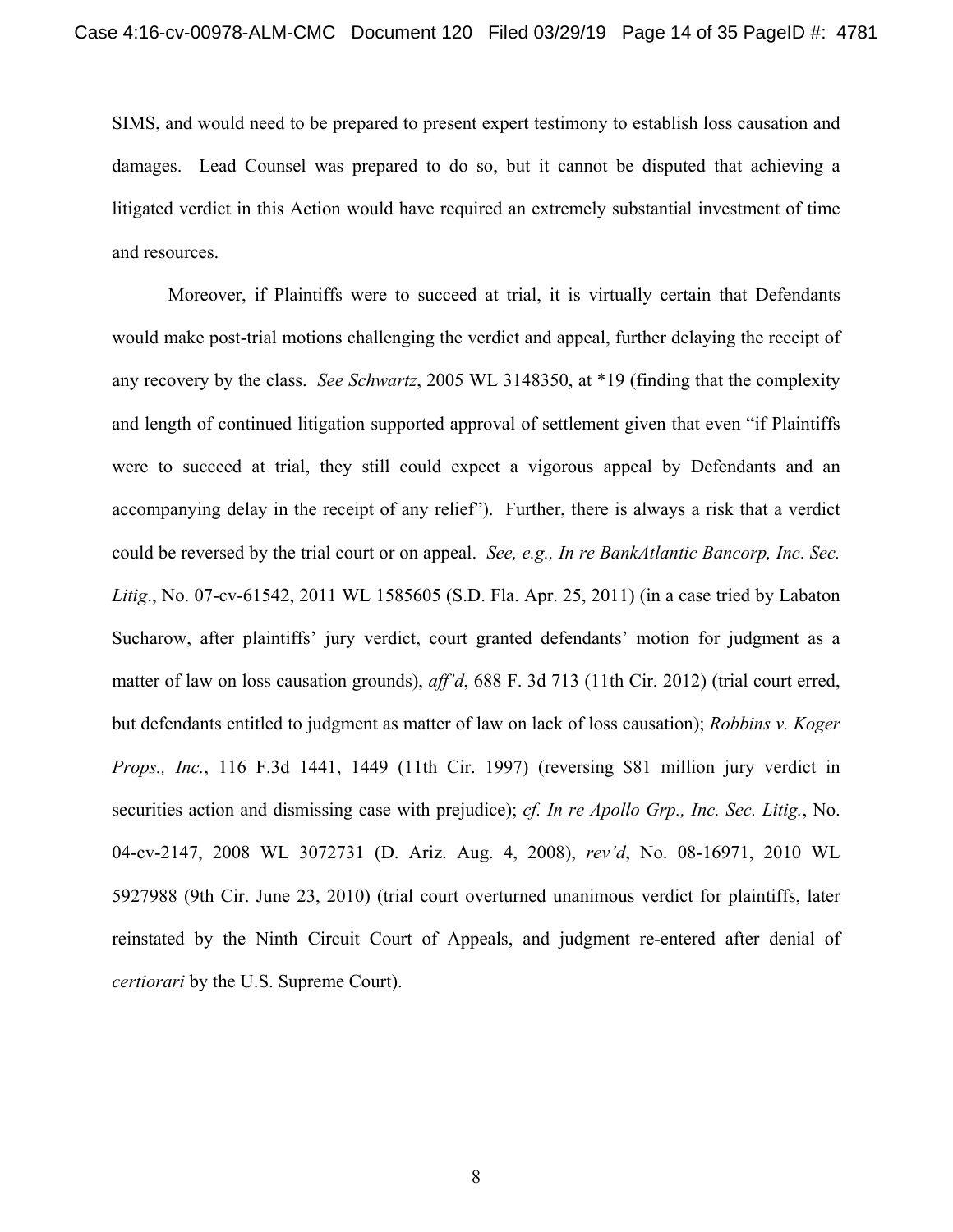In contrast to costly, lengthy, and uncertain litigation, the Settlement provides a significant and certain recovery of \$11 million for members of the Settlement Class. Accordingly, this factor supports approval of the Settlement.

### **3. The Stage of the Proceedings, the Amount of Discovery Completed, and Lead Plaintiff's and Lead Counsel's Investigation Support Approval of the Settlement**

The Settlement was reached after nearly two years of hard-fought litigation that included a careful investigation by Lead Counsel, thorough briefing on Defendants' motion to dismiss, briefing on the Magistrate Judge's Amended Report and Recommendation, thorough briefing on the class certification motion, substantial fact discovery, expert discovery, and preparation of detailed mediation statements and participation in an extensive mediation process. Accordingly, Lead Plaintiff and Lead Counsel had a firm grasp of the strengths and weaknesses of the case when negotiating and evaluating the proposed Settlement.

Lead Counsel's investigation in connection with the preparation of the Complaint was comprehensive, involving interviews with 26 individuals who were either former RAC employees or other persons with potentially relevant knowledge. Additionally, Lead Counsel conducted an extensive review of publicly available information, including SEC filings, and consulted with experts on issues related to accounting, loss causation, and damages. ¶¶17-18.

In connection with discovery, Lead Counsel engaged in a thorough discovery process involving numerous meet and confer sessions, ultimately obtaining approximately 420,000 pages of documents from Defendants and third parties. ¶¶48-54. Lead Counsel defended or took six depositions, including defending the depositions of Plaintiffs' representatives as well as Plaintiffs' investment managers, defending the deposition of Lead Plaintiff's class certification expert, and deposing Defendants' class certification expert. ¶¶39, 56, 59-60.

9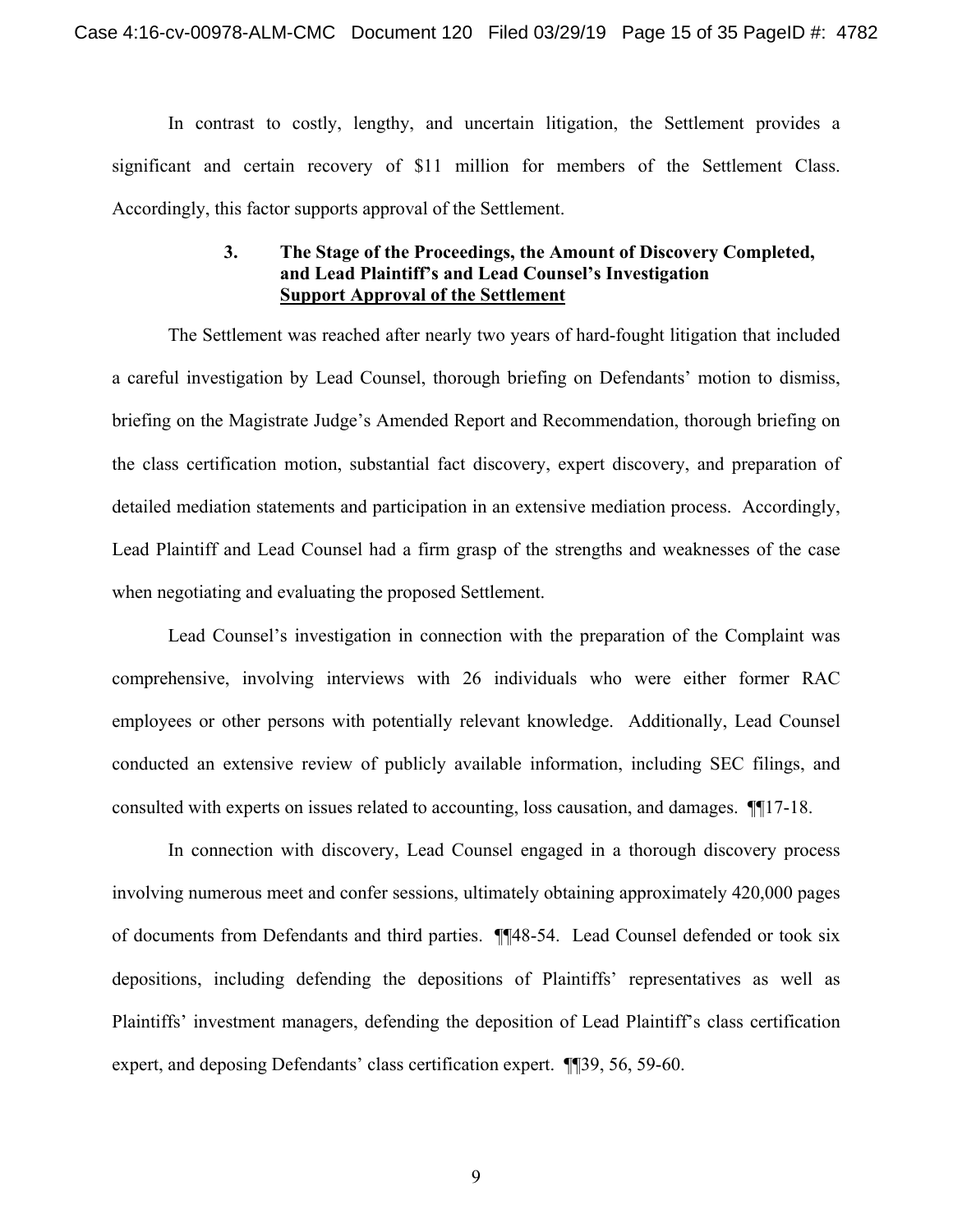The Parties also exchanged detailed expert reports on issues pertaining to class certification. ¶¶38, 42-43. Lead Counsel also understood Defendants' defenses to the claims asserted in the Action through the extensive briefing on the motion to dismiss, the class certification motion, the detailed expert reports exchanged by the Parties on issues pertaining to class certification, the analysis of the documents produced, the detailed mediation statements, and the positions taken by Defendants in the course of the mediation. ¶¶25-46, 53, 57, 59-62.

These efforts and the Court's findings on the various pre-trial motions gave the Parties a clear understanding of the strengths and weaknesses of their respective positions. As a result, the Parties were able to fully evaluate the claims and agree on a settlement that is fair, reasonable, and adequate to the Settlement Class. Accordingly, this factor also favors approval of the Settlement. *See, e.g., In re Heartland Payment Sys. Inc. Customer Data Sec. Breach Litig.*, 851 F. Supp. 2d 1040, 1063 (S.D. Tex. 2012) ("the key issue is whether the parties and the district court possess ample information with which to evaluate the merits of the competing positions").

### **4. The Probability of Success on the Merits in Light of the Substantial Risks of Establishing Liability and Damages Support Approval of the Settlement**

"This factor favors approval of the settlement when the class's likelihood of success on the merits is questionable*.*" *Slipchenko, et al. v. Brunel Energy, Inc., et al.*, Civil Action No. H– 11–1465, 2015 WL 338358, at \*9 (S.D. Tex. Jan. 23, 2015) (citing *In re Corrugated Container Antitrust Litig.*, 659 F.2d 1322, 1326–27 (5th Cir. 1981)). Although Lead Plaintiff believes it would have been able to put forth substantial evidence to support its claims, Lead Plaintiff recognizes the ongoing risks in establishing liability and damages at trial. Weighing these risks against the certain recovery for the Settlement Class demonstrates that the Settlement is fair, reasonable, and adequate. *See, e.g., In re OCA, Inc. Sec. & Derivative Litig*., No. CIV.A.05- 2165, 2009 WL 512081, at \*13 (E.D. La. Mar. 2, 2009) (approving settlement where plaintiffs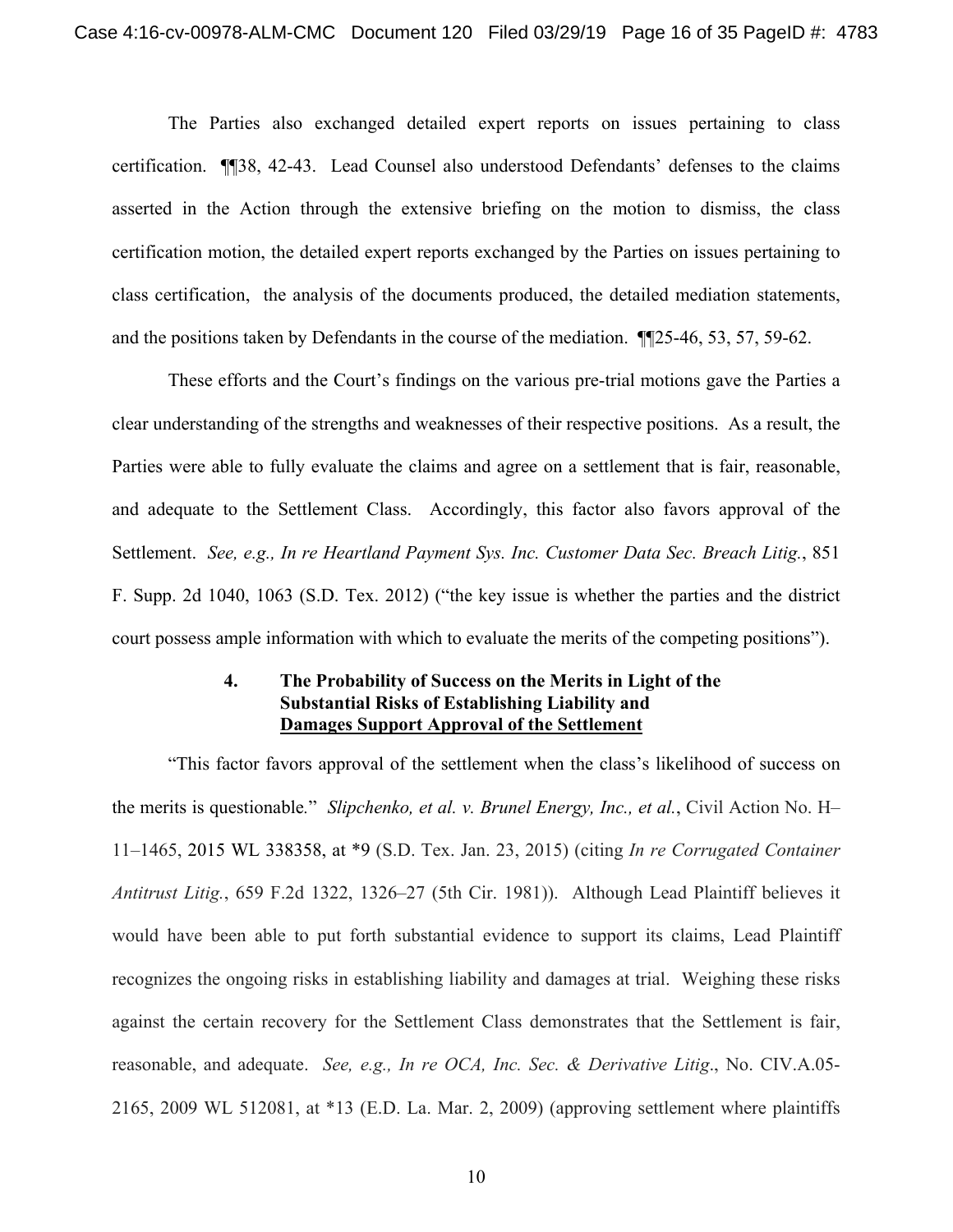faced substantial risks in establishing elements of securities laws violations); *Schwartz*, 2005 WL 3148350, at \*18 ("plaintiffs' uncertain prospects of success through continued litigation" supported approval of securities class action settlement).

In this case, Plaintiffs faced several obstacles that made the likelihood of success on the merits uncertain. As discussed below and detailed in the Gardner Declaration at ¶¶71-85, Plaintiffs faced a real risk that (i) they would be unable to establish the falsity of certain of Defendants' alleged misstatements; (ii) they would be unable to establish that Defendants acted with scienter; and (iii) even if Plaintiffs prevailed on liability, Defendants may successfully challenge loss causation and the calculation of damages.

#### **(i) Risks to Proving Falsity of Defendants' Alleged Misstatements**

Defendants had several strong arguments with respect to the falsity of certain of their alleged misstatements that they would likely raise at summary judgment and at trial. For example, Defendants would likely contend that Plaintiffs would not be able to prove that the alleged misstatements made in 2015 are actionable, arguing that, prior to February 2016, RAC only reported accurate information regarding the number of stores in which SIMS was operating and issued meaningful cautionary language about the implementation of SIMS. ¶72. Defendants would argue that the statements were true and that they had no duty to disclose anything further about the development and rollout of SIMS, whether positive or negative. *Id*.

Regarding the alleged misstatements made in 2016, including statements about how the Company was rolling out SIMS, Defendants would likely argue that they were truthful opinionbased statements that are non-actionable under the standard set forth in *Omnicare, Inc. v. Laborers Dist. Council Const. Indus. Pension Fund*, 135 S. Ct 1318, 1332-33 (2015). *Omnicare* held that omitted material facts can render opinions misleading only if the defendants either did not hold the belief professed or omitted a particular, material fact about the bases for their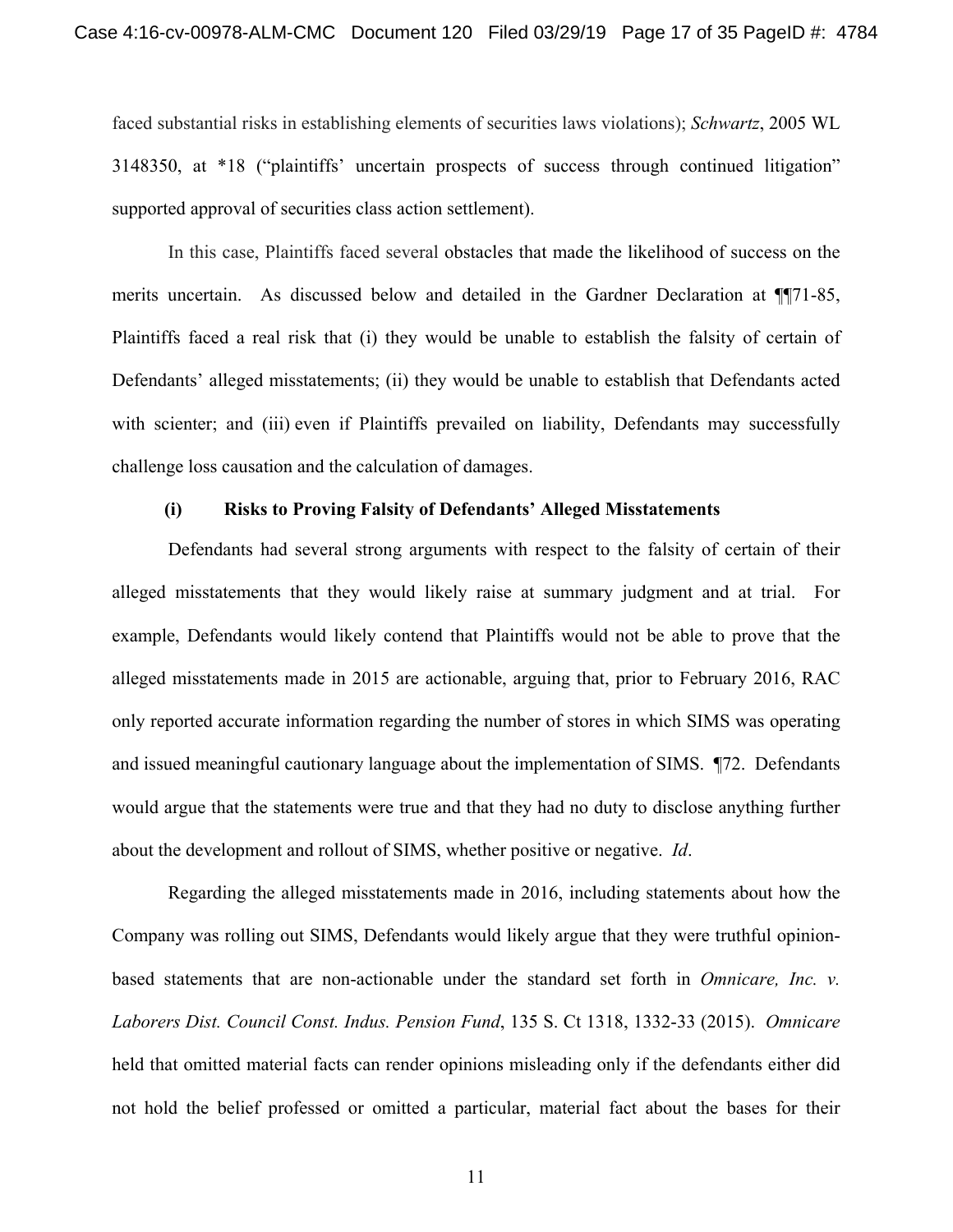opinions that made the statements misleading to a reasonable person reading them. ¶73. Defendants would argue, in particular, that Plaintiffs cannot prove that Defendants did not actually hold their stated opinions regarding the nature of the issues with the SIMS rollout or the impact of those issues. *Id*.

#### **(ii) Risks to Proving Defendants' Scienter**

One of Defendants' principal defenses to liability in the litigation was that they did not act with scienter, and if the litigation continued, Defendants would have presented a number of strong scienter arguments that would have made it difficult for Plaintiffs to prove that Defendants acted with an intent to commit securities fraud.

For example, Defendants would assert that none of the traditional hallmarks of scienter, such as insider trading, are present in this case given that neither Davis nor Constant sold stock during the Class Period. ¶75. Defendants would argue that the only motive that Plaintiffs have advanced – that RAC rushed the rollout of SIMS in order to avoid an accounting write down related to the development of SIMS – fails because it has no support under GAAP. *Id*. Defendants would argue that Plaintiffs cannot point to any evidence that anyone at RAC ever thought that they should force a rollout of SIMS to avoid writing off the cost of developing the system, and that it makes no sense for RAC to have accelerated the rollout of SIMS before it was ready in order to avoid a potential write down at the same time it was taking a write down of \$1.17 billion with respect to other assets having nothing to do with Plaintiffs' claims. *Id*.

For all these reasons, there was a very significant risk that the Court on summary judgment, or a jury after trial, could have concluded that Defendants did not act with scienter.

#### **(iii) Risks Related to Damages and Loss Causation**

Even assuming that Plaintiffs overcame each of the above risks and successfully established liability, they faced serious risks in proving damages and loss causation. This case

12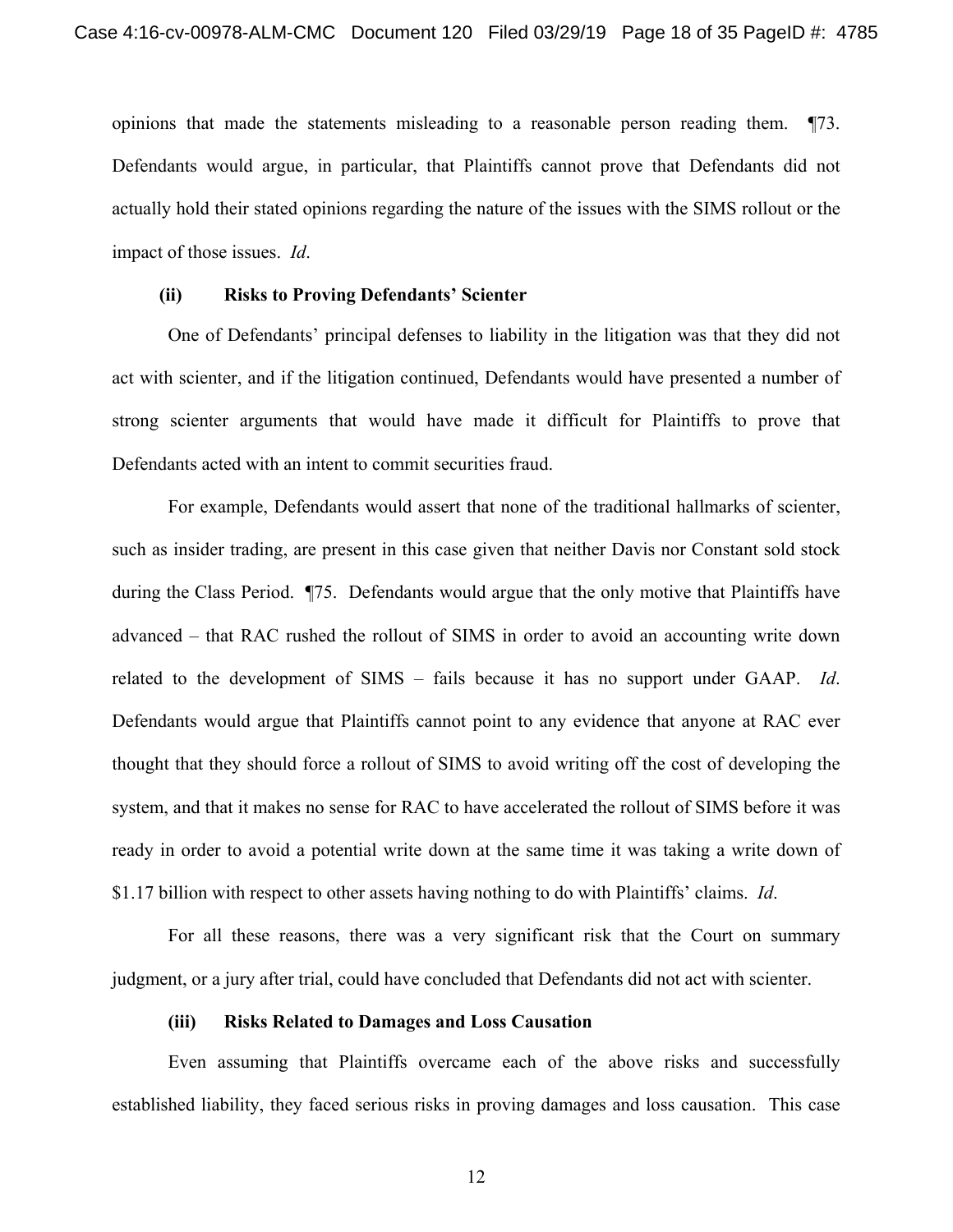involved four alleged partial corrective disclosure events, which together allegedly removed the alleged artificial inflation in RAC's common stock: (i) February 1, 2016; (ii) April 27, 2016; (iii) July 27, 2016; and (iv) October 11, 2016.

If the litigation continued, Defendants would have argued that Plaintiffs would not be able to prove loss causation through stock price drops associated with the alleged disclosures because the alleged disclosures were not corrective. *Id*. ¶¶78-81. Defendants would have also argued that the Company's disclosures on those days consisted of press releases and earnings announcements where a variety of information—including many pieces of information unrelated to the alleged fraud—was disclosed to the market and impacted RAC's stock price. *Id*. ¶82. Defendants would have further argued that Plaintiffs bear the burden of proof in "disaggregating" the impact of this "confounding," non-fraud information from the impact of the information at issue in this case. Defendants would have argued that disaggregating cannot be done with a reasonable degree of scientific accuracy, and that even if it could, it would substantially reduce damages. *Id*.

As detailed in the Gardner Declaration, Lead Counsel's damages expert has estimated that the maximum aggregate damages that the Settlement Class could seek at trial were approximately \$148 million if pre-class period gains are removed. *Id*. ¶84. This figure also assumes that all of the corrective disclosures set forth in the Complaint are established at trial and that the abnormal stock price drops on each alleged corrective disclosure would not need to be disaggregated. However, given Defendants' arguments described above, Lead Counsel's consulting damages expert also performed a disaggregation analysis to remove the effects of potentially confounding information. Such disaggregation would reduce damages to approximately \$95 million. Further, if Defendants succeeded in having one or more of the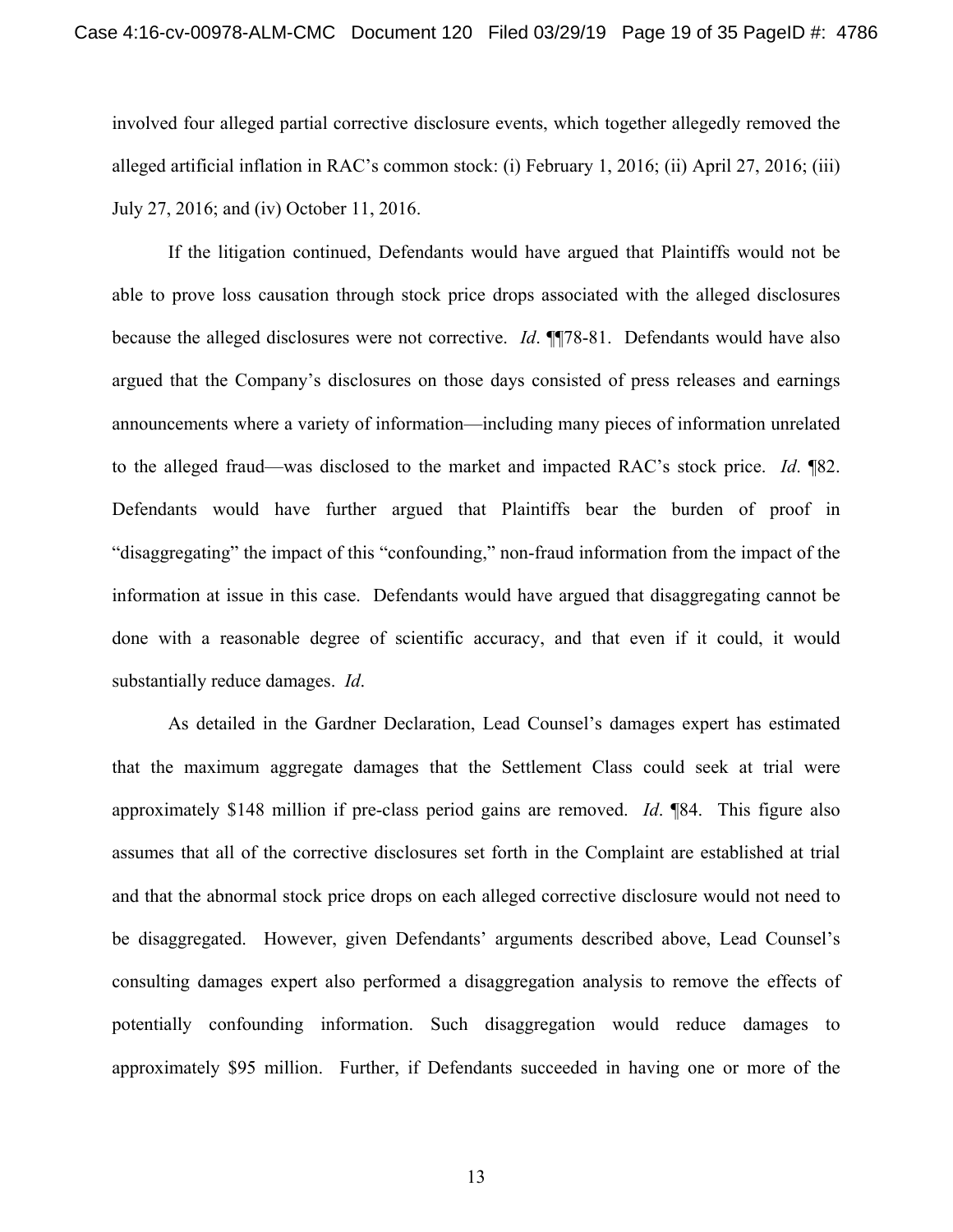corrective disclosure dates dismissed at summary judgment, or succeeded in proving that Plaintiffs had not adequately disaggregated confounding information, damages would be further reduced. *Id*.

Furthermore, to determine damages and loss causation, the Parties would have to rely on expert testimony. The experts would be subject to *Daubert* challenges. Even if Plaintiffs' expert survived a *Daubert* motion, at trial, these crucial elements of proof would be reduced to an inherently unpredictable and highly contentious "battle of experts." Lead Counsel recognizes the possibility that a jury could be swayed by experts for Defendants, and find that there were no damages or only a fraction of the amount of damages alleged.

When viewed in the context of these significant litigation risks and the uncertainties involved with any litigation, the Settlement is a very favorable result. Accordingly, this factor supports approval of the Settlement.

### **5. The Range of Possible Recovery and the Attendant Risks of Litigation Support Approval of the Settlement**

"This factor includes an inquiry into whether the terms of the settlement 'fall within *a reasonable range of recovery*, given the likelihood of the plaintiffs' success on the merits.'" *Billitteri*, 2011 WL 3586217, at \*12 (quoting *Klein*, 705 F. Supp. 2d at 656) (emphasis in original). "In ascertaining whether a settlement falls within the range of possible approval, courts will compare the settlement amount to the relief the class could expect to recover at trial, *i.e*., the strength of the plaintiff's case." *Erica P. John Fund, Inc.*, 2018 WL 1942227, at \*5.

As previously noted, Lead Counsel's damages expert estimated that maximum recoverable damages were approximately \$148 million (reflecting a recovery of 7.4% of the class's damages) when pre-class period gains are removed. Under other scenarios, where disaggregation is considered and less than all four corrective disclosures are established at trial,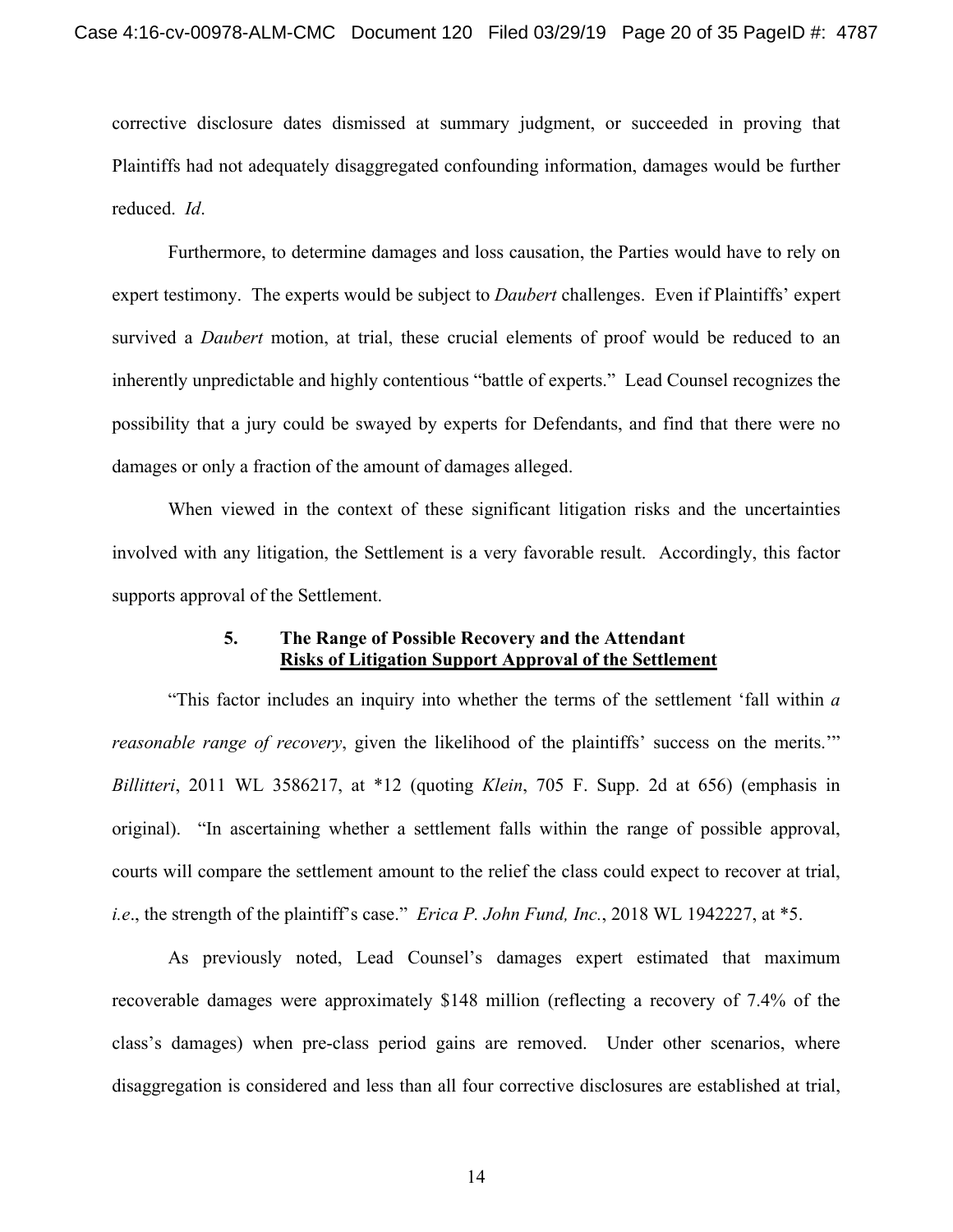estimated damages, assuming liability were established, would be reduced or even eliminated. ¶84. Of course, if a jury or the Court had credited all of Defendants' arguments with respect to liability—the Settlement Class would have recovered nothing.

This estimated recovery falls well above the range of reasonableness that courts regularly approve in similar circumstances. *See, e.g*., *Int'l Bhd of Elec. Workers Local 697 Pension Fund v. Int'l Game Tech., Inc.*, No. 3:09-cv-00419, 2012 WL 5199742, at \*3 (D. Nev. Oct. 19, 2012) (approving \$12.5 million settlement recovering 3.5% of maximum damages and noting that the amount is within the median recovery in securities class actions settled in the last few years); *In re Omnivision Techs., Inc*., 559 F. Supp. 2d 1036, 1042 (N.D. Cal. 2008) (\$13.75 million settlement yielding 6% of potential damages was "higher than the median percentage of investor losses recovered in recent shareholder class action settlements"); *In re Merrill Lynch & Co. Research Reports Sec. Litig.*, No. 02-md-1484, 2007 WL 313474, at \*10 (S.D.N.Y. Feb. 1, 2007) (approving settlement representing 6.25% of estimated damages and noting was at the "higher end of the range of reasonableness of recovery in class actions securities litigation"); *In re Merrill Lynch & Co. Research Reports Sec. Litig*., 246 F.R.D. 156, 167 (S.D.N.Y. 2007) (approving settlement that was "between approximately 3% and 7% of estimated damages [and] within the range of reasonableness for recovery in the settlement of large securities class actions"). The Settlement also presents a favorable recovery considering that, over the past ten years, median securities settlement values have ranged from \$6 million to \$13 million. *See* S. Boettrich & S. Starykh, *Recent Trends in Securities Class Action Litigation: 2018 Full-Year Review* (NERA , Jan. 29, 2019), at 30, Ex. 2.

Moreover, if there were a favorable verdict at trial, Defendants almost certainly would have appealed. Recovery was thus not only uncertain but would likely take years, while the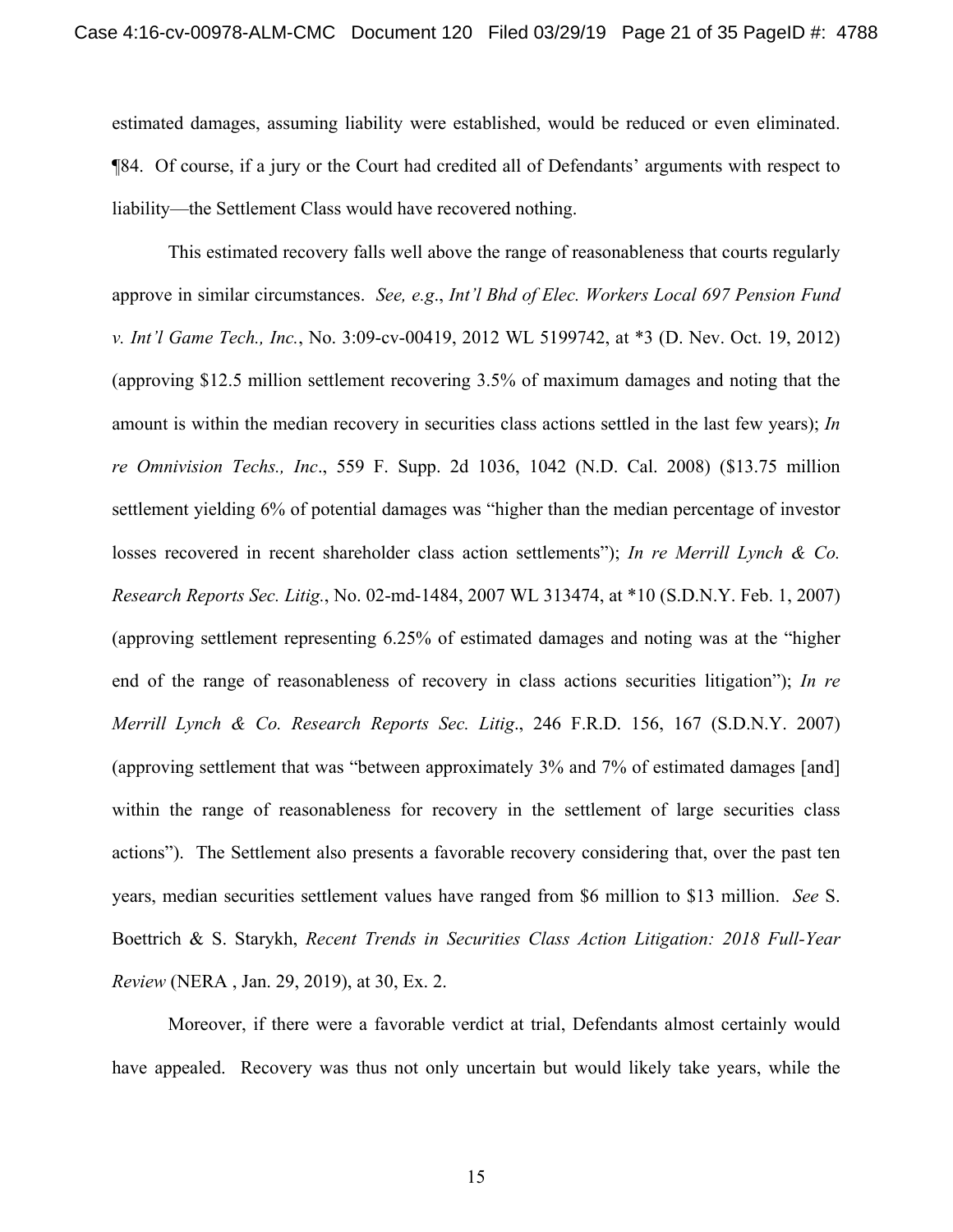Settlement confers a certain, substantial, and immediate benefit. Thus, when weighed against the risks of continued litigation, including the risks that there would be no recovery at all, the proposed Settlement for \$11 million in cash is a favorable result.

### **6. The Opinions of Lead Counsel, Lead Plaintiff, and Absent Members of the Settlement Class Support Approval of the Settlement**

The opinions of Lead Counsel, Lead Plaintiff and absent members of the Settlement Class all support approval of the Settlement, thereby satisfying the sixth *Reed* factor. *See Marcus,* 2017 WL 6590976, at \*3 ("Significant weight is given to the opinion of class counsel concerning whether the settlement is in the best interest of the class and the court is not to substitute its own judgment for that of counsel."). Lead Counsel strongly believes that the \$11 million Settlement is in the best interests of the Settlement Class in light of the significant risks of continued litigation. *See generally* Gardner Decl. Lead Counsel has extensive experience in securities class action litigation and was well-informed about the strengths and weaknesses of the claims in the Action when it recommended the Settlement. *See* Ex. 4-C. The judgment of experienced and well-informed class counsel should be accorded great weight by the Court. *See Cotton*, 559 F.2d at 1330 ("the trial court is entitled to rely upon the judgment of experienced counsel for the parties"); *In re Heartland Payment Sys. Inc. Customer Data Sec. Breach Litig.*, 851 F. Supp. 2d at 1068 ("The endorsement of class counsel is entitled to deference, especially in light of class counsel's significant experience in complex civil litigation and their lengthy opportunity to evaluate the merits of the claims."); *Klein*, 705 F. Supp. 2d at 649 ("The Fifth Circuit has repeatedly stated that the opinion of class counsel should be accorded great weight.").

Lead Plaintiff, a sophisticated institutional investor, has overseen the work of Lead Counsel throughout the Action and attended the August 8, 2018 mediation in New York City. *See* Ex. 1. Lead Plaintiff endorses the Settlement, *see* Ex. 1 at ¶5, and this recommendation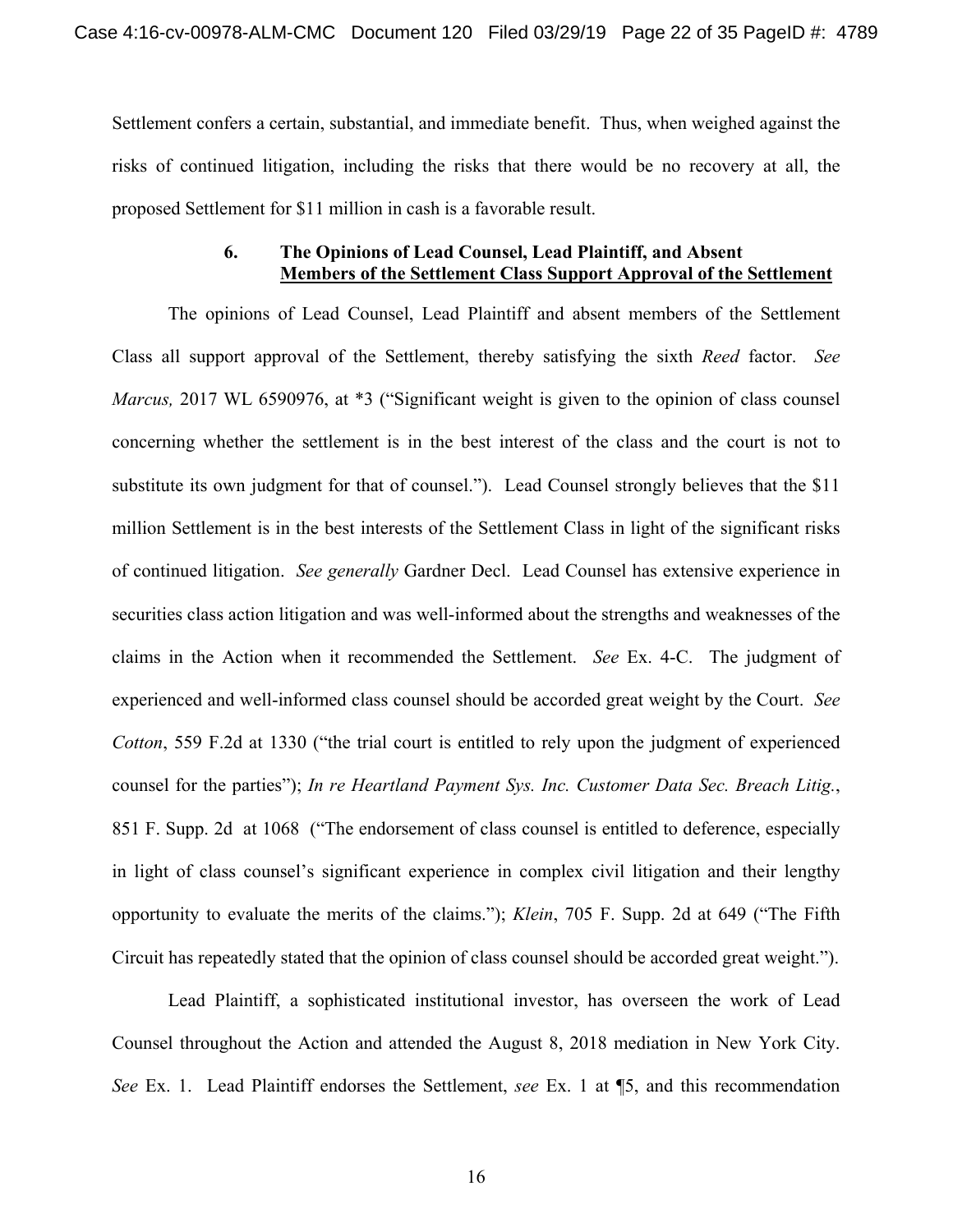supports approval of the Settlement. *See, e.g., City of Providence v. Aeropostale, Inc.*, No. 11 Civ. 7132 (CM) (GWG), 2014 WL 1883494, at \*4 (S.D.N.Y. May 9, 2014), *aff'd, Arbuthnot v. Pierson*, 607 F. App'x. 73 (2d Cir. 2015) ("the recommendation of Lead Plaintiff, a sophisticated institutional investor, also supports the fairness of the Settlement").

Finally, the reaction of the Settlement Class to date strongly supports approval of the Settlement. Pursuant to the Preliminary Approval Order, the Court-appointed Claims Administrator, Epiq Class Action & Claims Solutions, Inc. ("Epiq"), began mailing copies of the Notice and Claim Form to potential Settlement Class Members and nominees on January 2, 2019. *See* Ex. 3 at ¶¶3-11. As of March 26, 2019, Epiq has mailed a total of 31,071 copies of the Claim Packet (consisting of the Notice and Claim Form) to potential Settlement Class Members and their nominees. *Id*. ¶10. In addition, a Summary Notice was published in *The Wall Street Journal* and transmitted over the *PR Newswire* on January 16, 2019. *Id*. ¶12. The Notice set out the essential terms of the Settlement and informed potential Settlement Class Members of, among other things, their right to opt out of the Settlement Class or object to any aspect of the Settlement, as well as the procedure for submitting Claim Forms. While the April 12, 2019 deadline set by the Court for Settlement Class Members to exclude themselves or object has not yet passed, to date, there have been no objections to the Settlement or the Plan of Allocation and no requests for exclusion from the Settlement Class. As provided in the Preliminary Approval Order, Lead Plaintiff will file reply papers on April 26, 2019, addressing all requests for exclusion and any objections that may be received.

In sum, all of the *Reed* factors support a finding that the Settlement is fair, reasonable and adequate.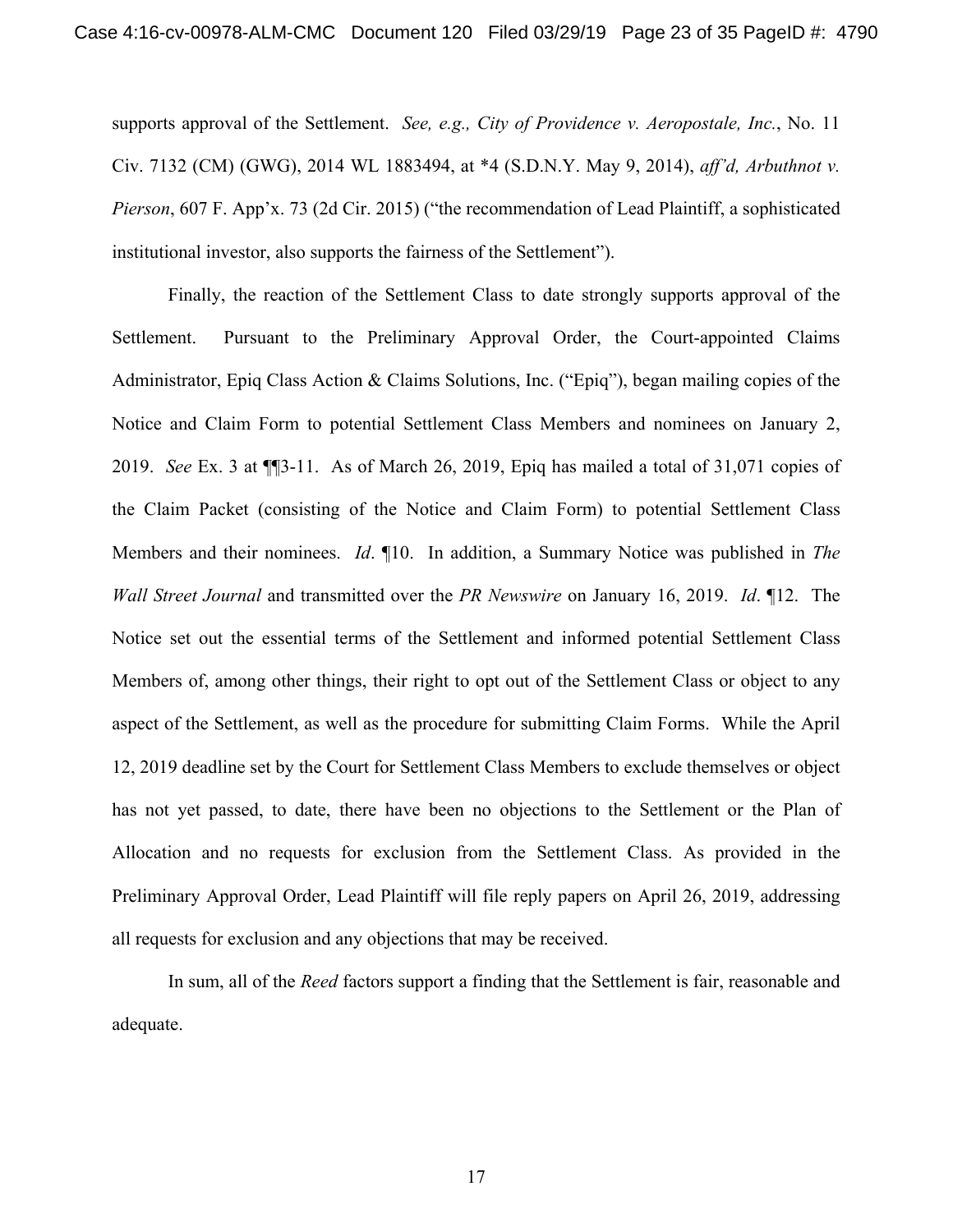### **D. Application of the Factors Identified in the Amendments to Rule 23 Supports Approval of the Settlement as Fair, Reasonable, and Adequate**

The proposed Settlement also meets the criteria set forth in the recent amendments to Rule 23(e)(2), most of which are covered by the Fifth Circuit factors discussed above.

### **1. Lead Plaintiff and Lead Counsel Have Adequately Represented the Settlement Class**

It is respectfully submitted that Lead Plaintiff and Lead Counsel have adequately represented the Settlement Class. As set forth in the previously filed class certification motion and motion for preliminary approval, Lead Plaintiff, like all other members of the Settlement Class, acquired shares of RAC publicly-traded common stock during the Class Period, and was subject to the same allegedly untrue statements and omissions as all Settlement Class Members. Thus, the claims of Lead Plaintiff and the Settlement Class would prevail or fail in unison, and the common objective of maximizing recovery from Defendants aligns the interests of Lead Plaintiff and all members of the Settlement Class. *See, e.g., Marcus v. J.C. Penney Co., Inc.,* No. 13-cv-736, 2016 WL 8604331, at \*1 (E.D. Tex. Aug. 29, 2016), *report and recommendation adopted in full*, 2017 WL 907996 (E.D. Tex. Mar. 8, 2017) (adequacy of lead plaintiff found where the lead plaintiff "committed to vigorously prosecuting this litigation ... actively direct [ing] this litigation and maximize [ing] the recovery for the class"). Lead Plaintiff has participated in the litigation, produced document discovery, been deposed, conferred with counsel, attended the mediation in New York, and with an informed understanding of the strengths and weaknesses of the claims, supports the Settlement. *See* Ex. 1 at ¶¶2-5.

Additionally, throughout the Action, Lead Plaintiff had the benefit of the advice of knowledgeable counsel well-versed in shareholder class action litigation and securities fraud cases. Labaton Sucharow is among the most experienced and skilled firms in the securities litigation field, and has a long and successful track record in such cases. *See* ¶¶104-05; Ex. 4-C.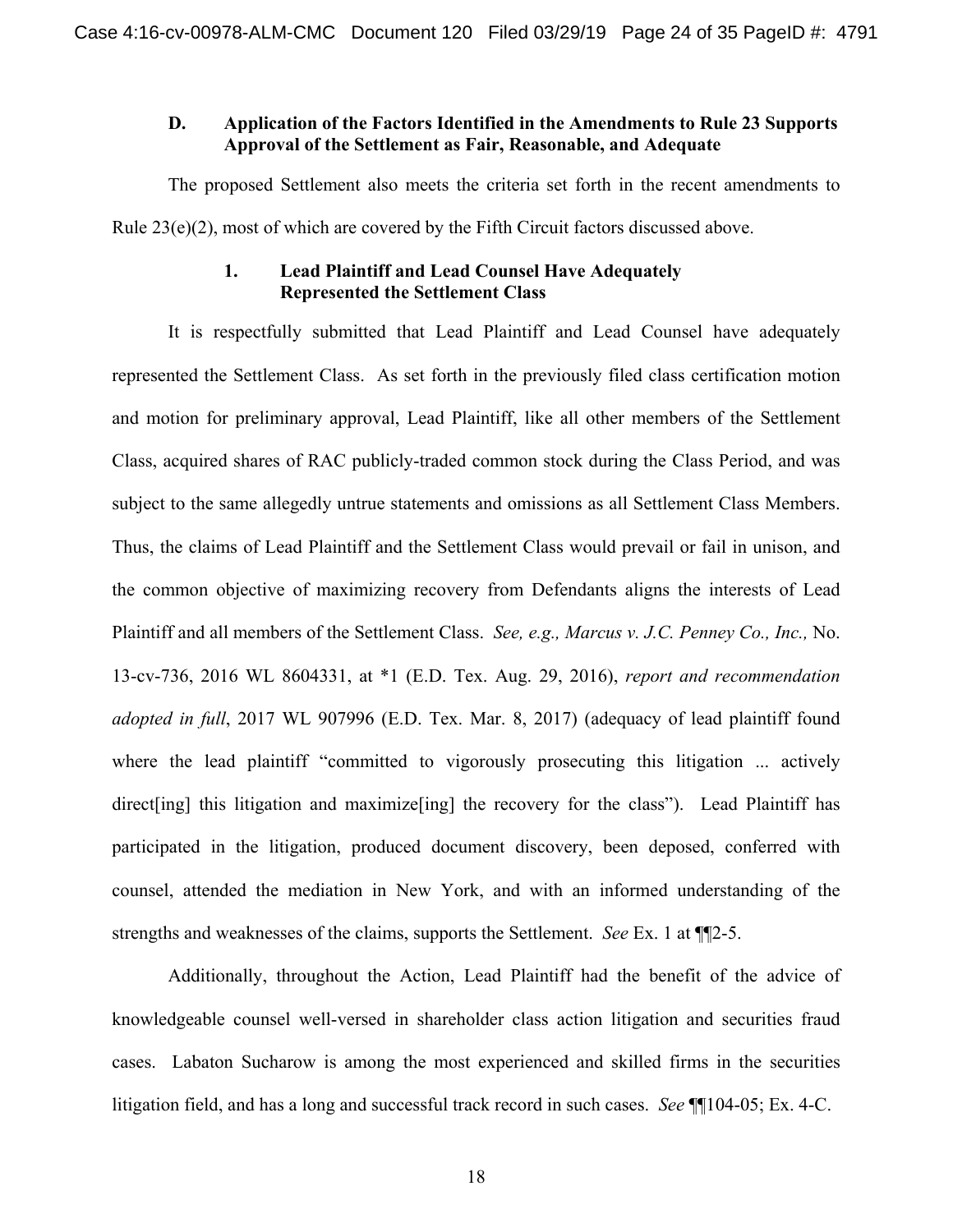This factor clearly supports approval of the Settlement.

### **2. The Settlement Is the Result of Arm's-Length Negotiations**

As discussed above, the Settlement was reached after arm's-length negotiations between counsel and overseen by an experienced mediator. This factor clearly supports approval of the Settlement.

### **3. The Relief Provided to the Settlement Class Is Adequate and the Settlement Treats Class Members Equitably Relative to Each Other**

Rule  $23(e)(2)(C)(i)$  which requires that "the relief provided for the class is adequate, taking into account the costs, risks, and delay of trial and appeal," has been discussed above.

Rule  $23(e)(2)(C)(ii)$  considers whether the relief is adequate, taking into account the "effectiveness of any proposed method of distributing relief to the class, including the method of processing class-member claims." As set forth below in Section II, discussing the proposed Plan of Allocation, the proceeds of the Settlement will be distributed to Settlement Class Members who submit valid and timely claims. Using the formulas of the Plan of Allocation, the Claims Administrator will calculate claimants' Recognized Claims using the transactional information provided by claimants in their Claim Forms, which can be mailed to the Claims Administrator, submitted online using the settlement website, or, for large investors, with hundreds of transactions, submitted via e-mail to the Claims Administrator's electronic filing team. Lead Plaintiff's claim will be calculated the same way. Because most securities are held in "street name" by the brokers that buy them on behalf of clients, the Claims Administrator, Lead Counsel, and Defendants do not have Settlement Class Members' transactional data and a claims process is required. Because the Settlement does not recover 100% of alleged damages, the Claims Administrator will determine each eligible claimant's *pro rata* share of the Net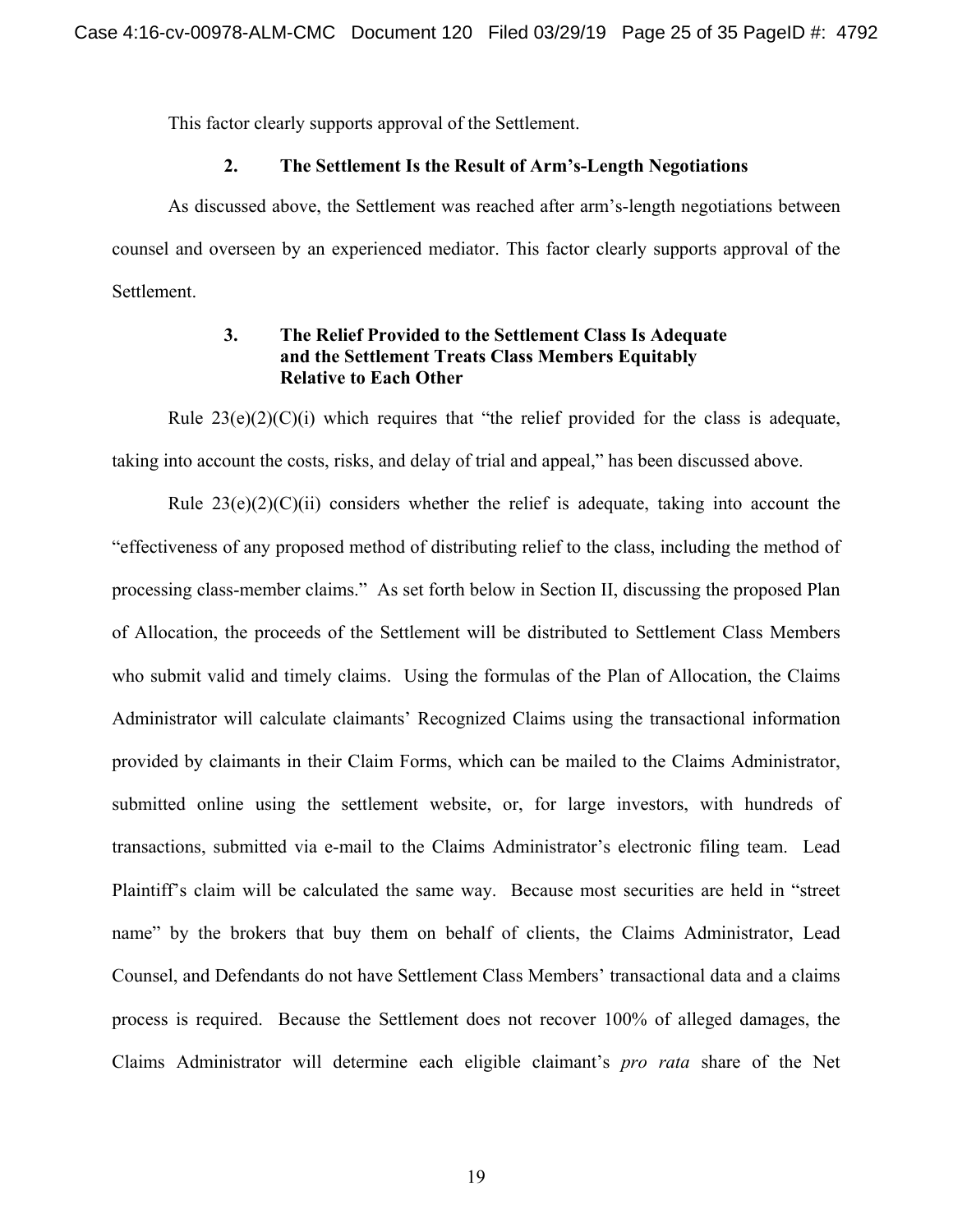Settlement Fund based upon each claimant's total "Recognized Claim" compared to the aggregate Recognized Claims of all eligible claimants.

Once the Claims Administrator has processed all submitted claims, notified claimants of deficiencies or ineligibility, processed responses, and made claim determinations, distributions will be made to eligible claimants in the form of checks and wire transfers. After an initial distribution of the Net Settlement Fund, if there is any balance remaining in the Net Settlement Fund (whether by reason of tax refunds, uncashed checks or otherwise), after at least six (6) months from the date of initial distribution, Lead Counsel will, if feasible and economical, redistribute the balance among eligible claimants who have cashed their checks. These redistributions will be repeated until the balance in the Net Settlement Fund is no longer feasible to distribute. *See* Stipulation ¶26. Any balance that still remains in the Net Settlement Fund after re-distribution(s), which is not feasible or economical to reallocate, after payment of any outstanding Notice and Administration Expenses or Taxes, will be contributed to a non-sectarian, not-for-profit charitable organization(s) serving the public interest, designated by Plaintiffs and approved by the Court. *Id*.

The terms of any proposed award of attorneys' fees,  $(Rule 23(e)(2)(C)(iii))$ , are discussed in Lead Counsel's accompanying Fee and Expense Application. Lead Counsel seeks an award of attorneys' fees and expenses pursuant to the common fund doctrine and the request is fully within the discretion of the Court, was not negotiated with Defendants, and is separate from the Settlement. Any fees and expenses that are awarded by the Court are payable upon award.

Finally, Rule  $23(e)(2)(C)(iv)$  asks the Court to consider the fairness of the proposed Settlement in light of any agreement required to be identified under Rule 23(e)(3). Here, the only agreements made by the Parties in connection with the Settlement are the Term Sheet, the

20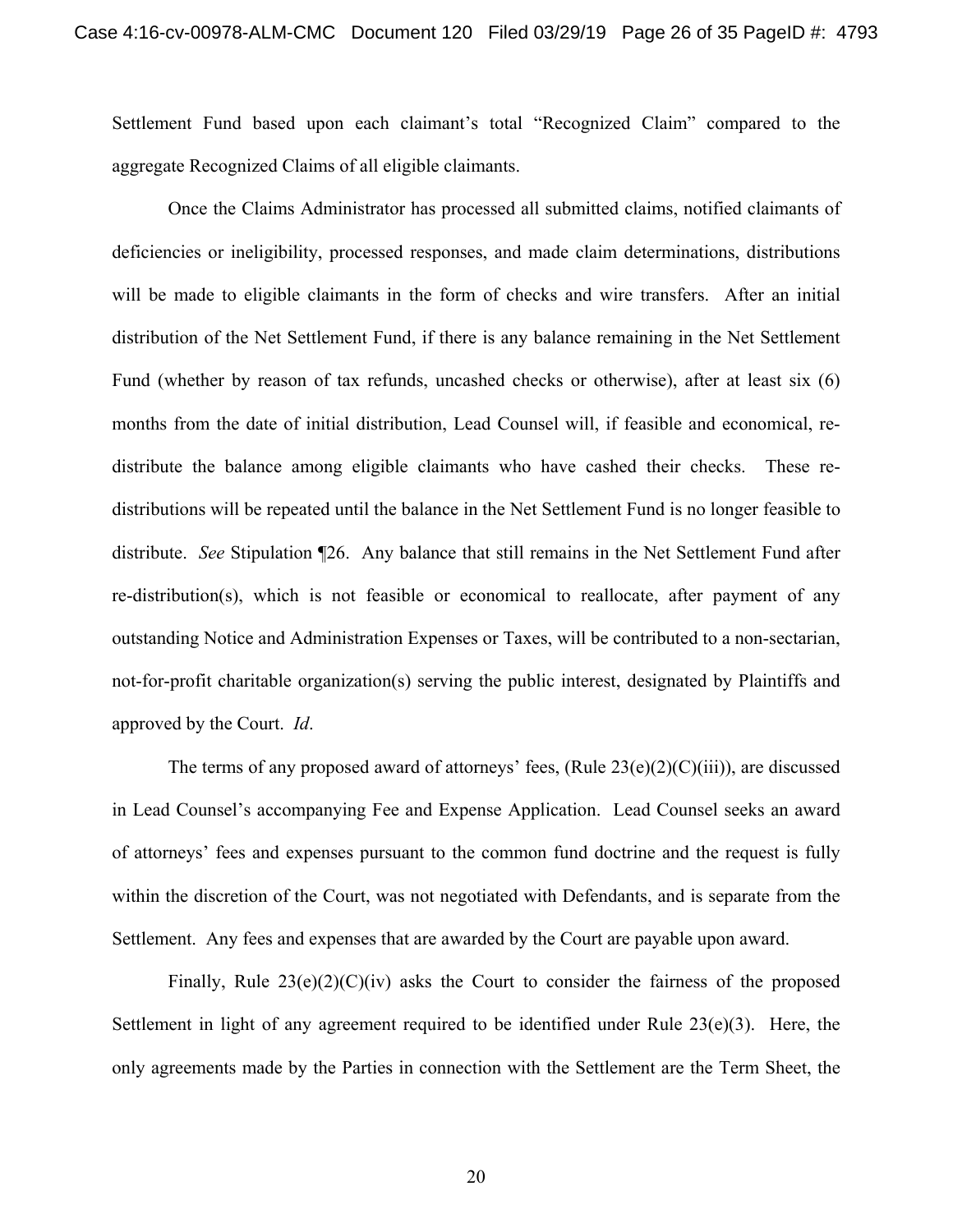Stipulation, and the confidential Supplemental Agreement concerning the circumstances under which Defendants may terminate the Settlement based upon the number of exclusion requests. *See* Stipulation ¶40. It is standard to keep such agreements confidential so that a large investor, or a group of investors, cannot intentionally try to leverage a better recovery for themselves by threatening to opt out, at the expense of the class. *See Erica P. John Fund, Inc*., 2018 WL 1942227, at \*5 (granting final approval of securities class action settlement that included a supplemental confidential agreement permitting settlement termination in the event of exclusion request by a certain portion of the class). The Supplemental Agreement can be provided to the Court *in camera* or under seal.<sup>3</sup>

### **II. THE PLAN OF ALLOCATION IS FAIR AND REASONABLE AND SHOULD BE APPROVED**

A plan for allocating settlement proceeds, like the Settlement itself, should be approved if it is fair, reasonable, and adequate. *See In re Chicken Antitrust Litig. Am. Poultry*, 669 F.2d 228, 238 (5th Cir. 1982); *Schwartz*, 2005 WL 3148350, at \*23 ("Approval of a plan of allocation of settlement proceeds . . . is governed by the same standard of fairness, reasonableness and adequacy applicable to approval of the settlement as a whole."); *In re Dell Inc., Sec. Litig.*, 2010 WL 2371834, at  $*10$  (the "allocation formula need only have a reasonable, rational basis, particularly if recommended by experienced and competent class counsel"); *In re OCA, Inc. Sec. & Derivative Litig*., 2009 WL 512081, at \*11 (approving a plan of allocation where the "plan of allocation does not give unfair or preferential treatment to the lead plaintiff or any segment of the class"). All Settlement Class Members with valid claims, including Lead Plaintiff, will receive an allocation pursuant to the uniformly applied Plan of Allocation.

<sup>&</sup>lt;sup>3</sup> Rule  $23(e)(2)(D)$ , whether the proposal treats class members equitably with respect to each other has been discussed and is addressed in Section II below.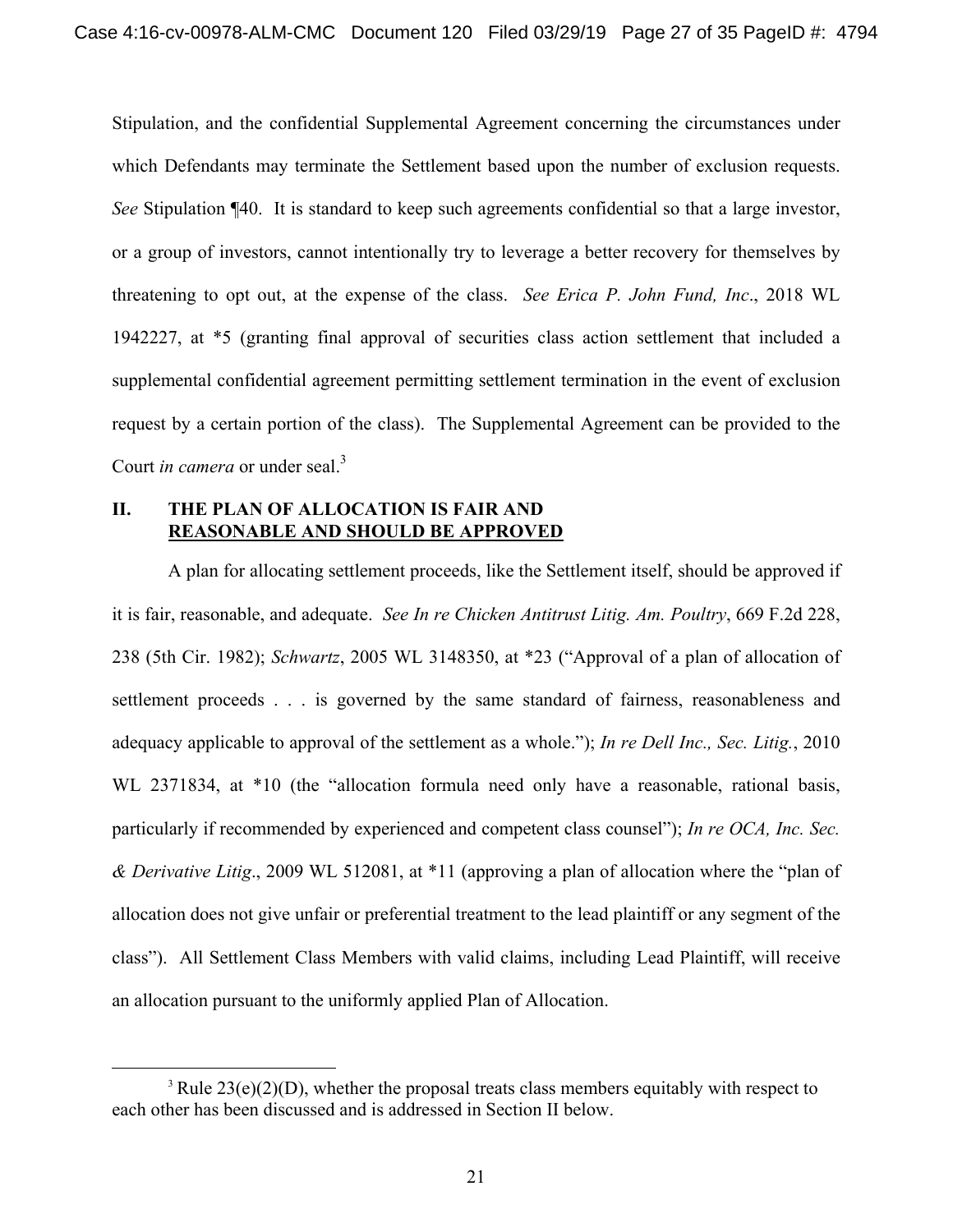The proposed Plan of Allocation, developed by Lead Counsel in consultation with its damages expert, Mr. Coffman, provides a fair and reasonable method to allocate the Net Settlement Fund among Settlement Class Members who suffered losses as result of the conduct alleged in the Complaint. In developing the Plan of Allocation, Lead Counsel's damages expert considered the measure of damages under the Exchange Act and the amount of artificial inflation present in RAC's common stock throughout the Class Period that was purportedly caused by the alleged fraud. This analysis entailed studying the price declines associated with the alleged corrective disclosures, adjusted to eliminate the effects attributable to general market or industry conditions. In this respect, an inflation table was created as part of the Plan of Allocation and reported in the Notice. ¶¶87-88.

Under the Plan of Allocation, a "Recognized Loss Amount" will be calculated by the Claims Administrator for each share of RAC common stock purchased or acquired during the Class Period, as listed in the Claim Form, and for which adequate documentation is provided. The Claims Administrator will determine each Authorized Claimant's *pro rata* share of the Net Settlement Fund based upon each Authorized Claimant's total Recognized Claim compared to the aggregate Recognized Claims of all Authorized Claimants. Calculation of Recognized Claims will depend upon several factors, including when the Authorized Claimant purchased shares during the Class Period and whether those shares were sold during the Class Period, and if so, when. *Id*. *¶*89.

Accordingly, for all of the reasons set forth herein and in the Gardner Declaration, the Plan of Allocation is fair and reasonable, and should be approved.

22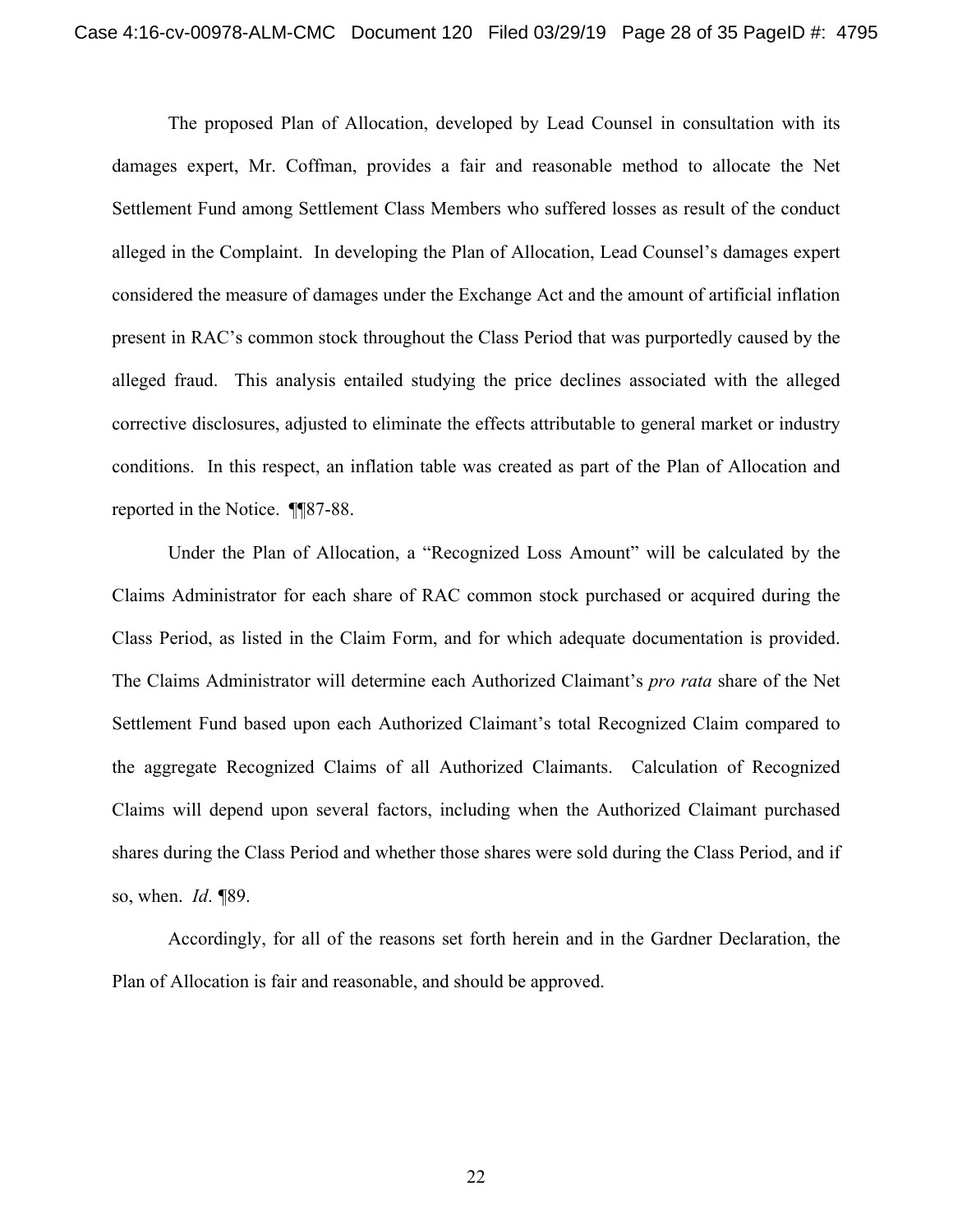### **III. NOTICE TO THE SETTLEMENT CLASS SATISFIED THE REQUIREMENTS OF RULE 23 AND DUE PROCESS**

The Notice provided to the Settlement Class satisfied the requirements of Rule  $23(c)(2)(B)$ , which requires "the best notice that is practicable under the circumstances, including individual notice to all members who can be identified through reasonable effort." Fed. R. Civ. P. 23(c)(2)(B); *see also Eisen v. Carlisle & Jacquelin*, 417 U.S. 156, 173-75 (1974). The Notice must be "reasonable"  $-i.e.,$  it must "fairly apprise the prospective members of the class of the terms of the proposed settlement and of the options that are open to them." *Maher v. Zapata Corp.*, 714 F.2d 436, 451 (5th Cir. 1983); *see In re Katrina Canal Breaches Litig.*, 628 F.3d 185, 197 (5th Cir. 2010) ("Under Rule 23(e), a settlement notice need only satisfy the 'broad reasonableness standards imposed by due process.'").

Both the substance of the Notice and the method of its dissemination to potential members of the Settlement Class Members satisfied these standards. The Court-approved Notice includes all the information required by Federal Rule of Civil Procedure  $23(c)(2)(B)$  and the PSLRA, 15 U.S.C. § 78u-4(a)(7), including: (i) an explanation of the nature of the Action and the claims asserted; (ii) the definition of the Settlement Class; (iii) the amount of the Settlement; (iv) an explanation of the reasons why the parties are proposing the Settlement; (v) a statement indicating the attorneys' fees and costs that will be sought; (vi) a description of Settlement Class Members' right to opt-out of the Settlement Class or object to the Settlement, the Plan of Allocation or the requested attorneys' fees or expenses; and (vii) notice of the binding effect of a judgment on Settlement Class Members.

As noted above, in accordance with the Court's Preliminary Approval Order, beginning on January 2, 2019 through March 26, 2019, the Claims Administrator has mailed 31,071 copies of the Notice by first-class mail to potential members of the Settlement Class and their nominees.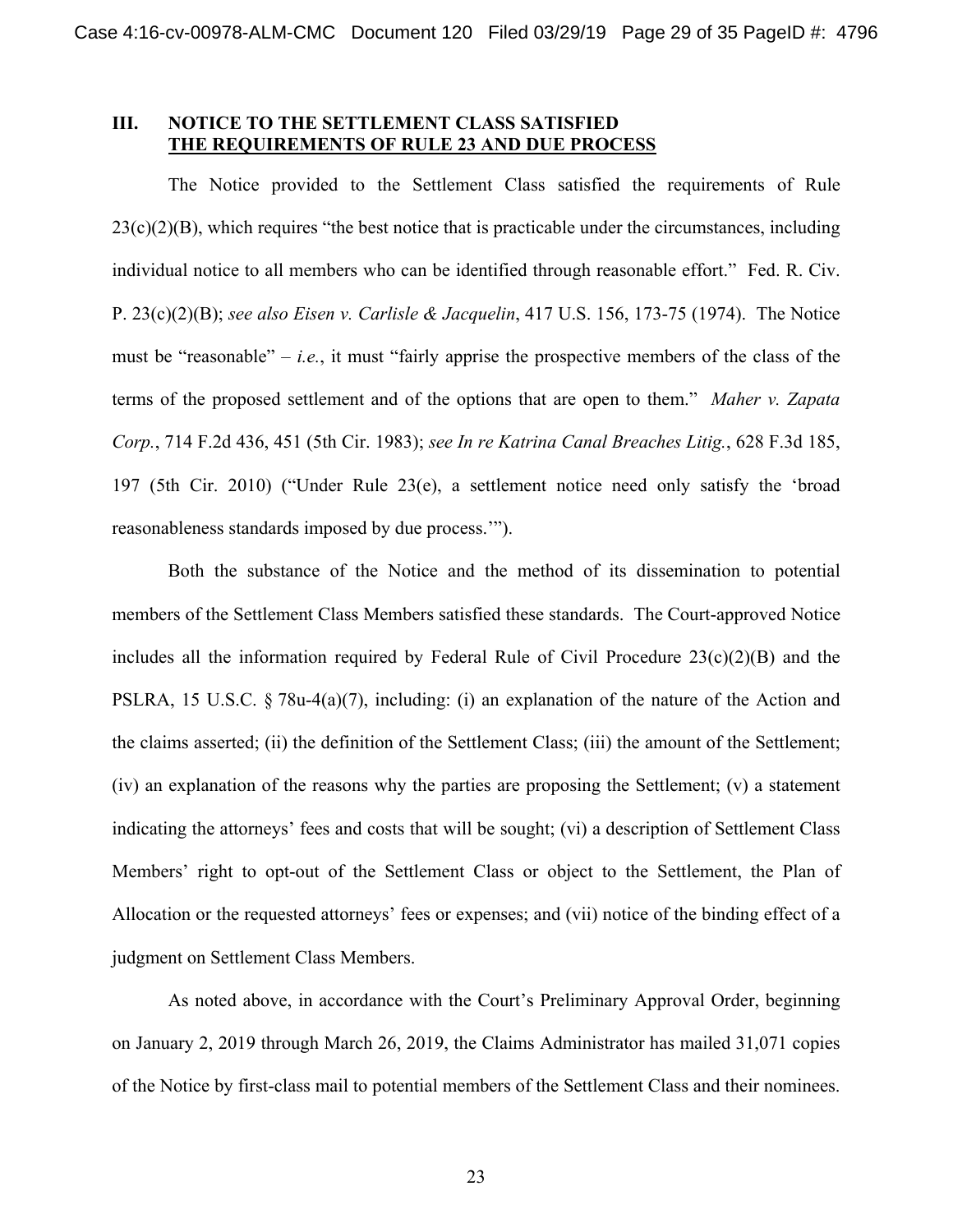*See* Ex. 3 ¶¶3-11. In addition, the Summary Notice was published in the *Wall Street Journal* and transmitted over the internet using *PR Newswire* on January 16, 2019. *Id*. ¶12. Copies of the Notice, Claim Form, Preliminary Approval Order and Stipulation were made available on the Settlement website maintained by Epiq, www.RentACenterSecuritiesSettlement.com, and copies of the Notice and Claim Form were made available on Lead Counsel's website. *See* Ex. 3 at ¶ 16; ¶69.

This thorough approach of providing (1) individual mailing to Settlement Class Members who could be identified with reasonable effort, (2) notice in an appropriate, widely-circulated publication, and (3) notice transmitted over a newswire and available on internet websites, was "the best notice . . . practicable under the circumstances." Fed. R. Civ. P. 23(c)(2)(B); *see also Schwartz*, 2005 WL 3148350, at \*11.

### **IV. THE COURT SHOULD GRANT FINAL CERTIFICATION OF THE SETTLEMENT CLASS**

The Court previously granted preliminary class certification for settlement purposes. *See* Preliminary Approval Order at ¶2. Nothing has occurred since then to cast doubt on whether the applicable prerequisites of Rule 23 are met. For all the reasons stated in Lead Plaintiff's Unopposed Motion and Supporting Memorandum of Law for Preliminary Approval of Class Action Settlement (ECF No. 116) and in the Court's Preliminary Approval Order, Lead Plaintiff requests that the Court reaffirm its determinations in the Preliminary Approval Order and finally certify the Settlement Class for purposes of carrying out the Settlement pursuant to Fed. R. Civ. P. 23(a) and (b)(3), appoint Oklahoma Firefighters as Class Representative, and appoint Labaton Sucharow LLP as Class Counsel and Hicks Davis Wynn, PC. as Liaison Counsel.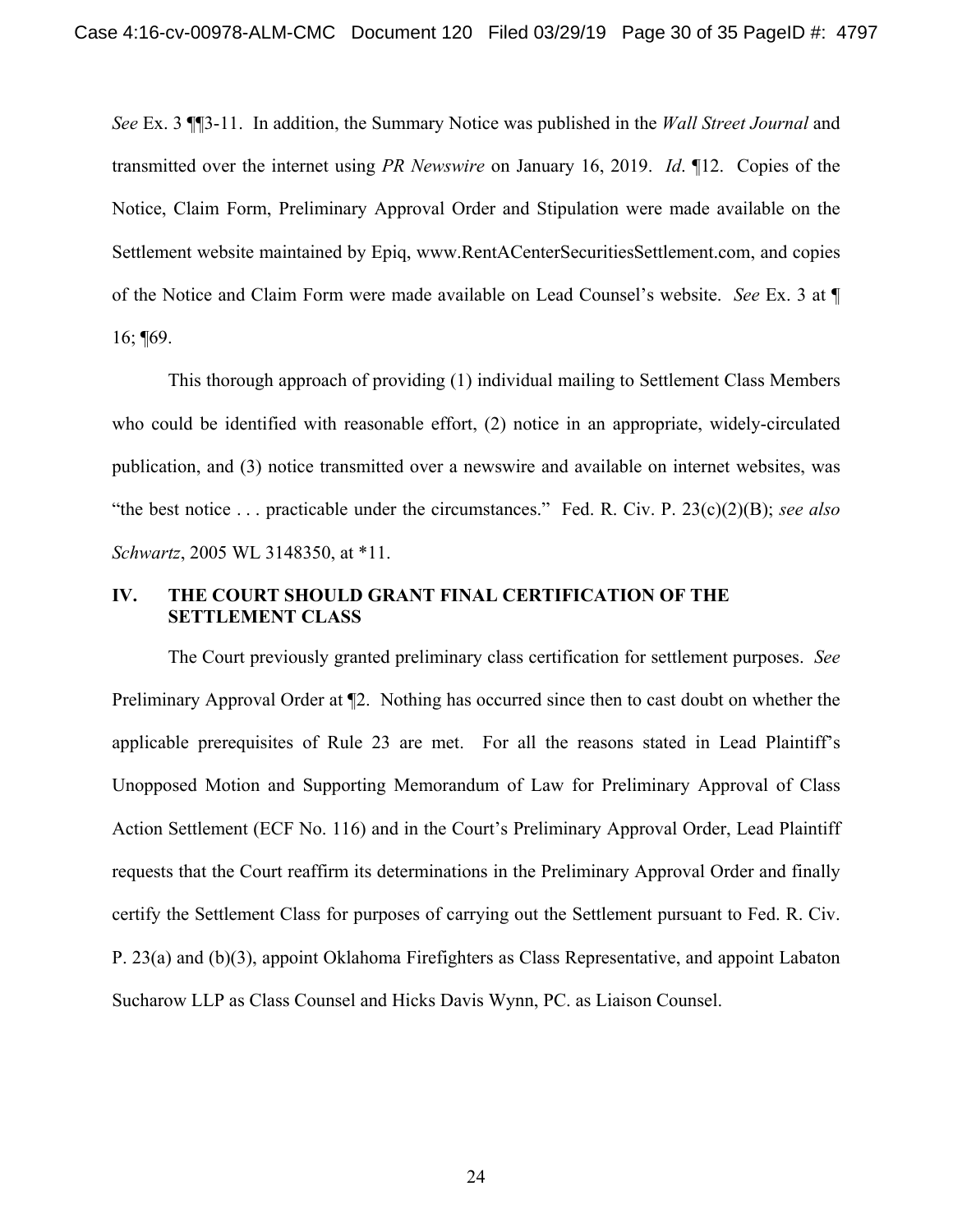#### **CONCLUSION**

For the foregoing reasons, Lead Plaintiff respectfully requests that the Court approve the proposed Settlement as fair, reasonable and adequate, approve the Plan of Allocation as fair, reasonable, and adequate, and grant final certification for settlement purposes.<sup>4</sup>

Dated: March 29, 2019 Respectfully submitted,

By: */s/ Jonathan Gardner* 

Jonathan Gardner (*pro hac vice*) Marisa N. DeMato (*pro hac vice*) Christine M. Fox (*pro hac vice*) **LABATON SUCHAROW LLP**  140 Broadway New York, New York 10005 Telephone: (212) 907-0700 Facsimile: (212) 818-0477 jgardner@labaton.com mdemato@labaton.com cfox@labaton.com

*Lead Counsel for Oklahoma Firefighters Pension and Retirement System, City of Hollywood Employees' Retirement Fund, and the Proposed Class* 

### **HICKS DAVIS WYNN, PC**

Pamela C. Hicks State Bar No. 24007002 Scott R. Davis State Bar No. 24059660 3700 Buffalo Speedway, Ste. 520 Houston, Texas 77098 Telephone: 713-589-2240 phicks@hdwlegal.com sdavis@hdwlegal.com

*Liaison Counsel for Oklahoma Firefighters* 

 $\overline{4}$ <sup>4</sup> A proposed judgment, negotiated by the Parties, will be submitted with Lead Plaintiff's reply papers, after the deadline for objecting and seeking exclusion has passed.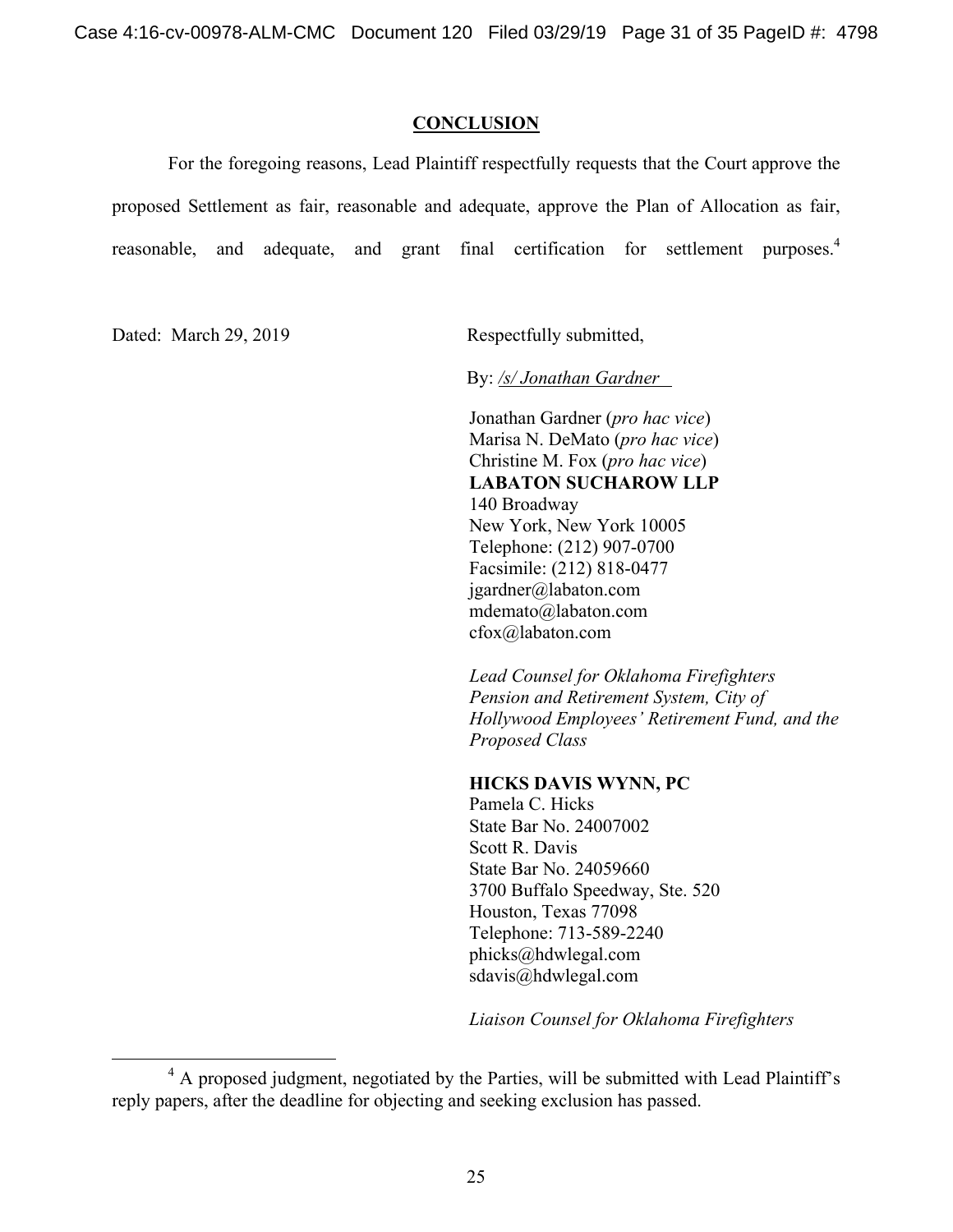Case 4:16-cv-00978-ALM-CMC Document 120 Filed 03/29/19 Page 32 of 35 PageID #: 4799

*Pension and Retirement System, City of Hollywood Employees' Retirement Fund, and the Proposed Class*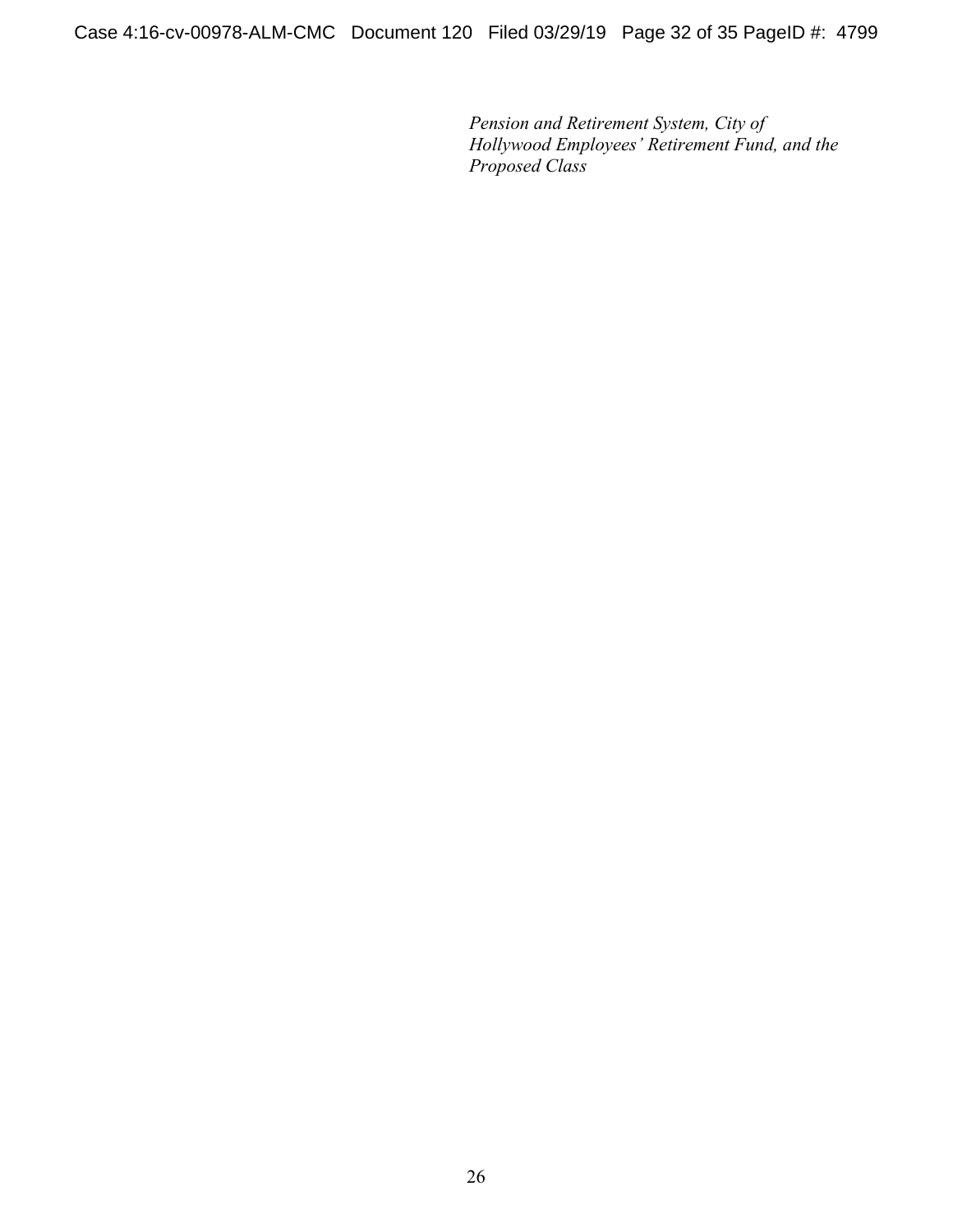## **CERTIFICATE OF SERVICE**

I certify that on this 29th day of March 2019, I caused the foregoing to be electronically filed with Clerk of the Court using the CM/ECF system, which will send notification of such filing to the email addresses denoted on the Electronic Mail Notice List.

> By: */s/ Jonathan Gardner* JONATHAN GARDNER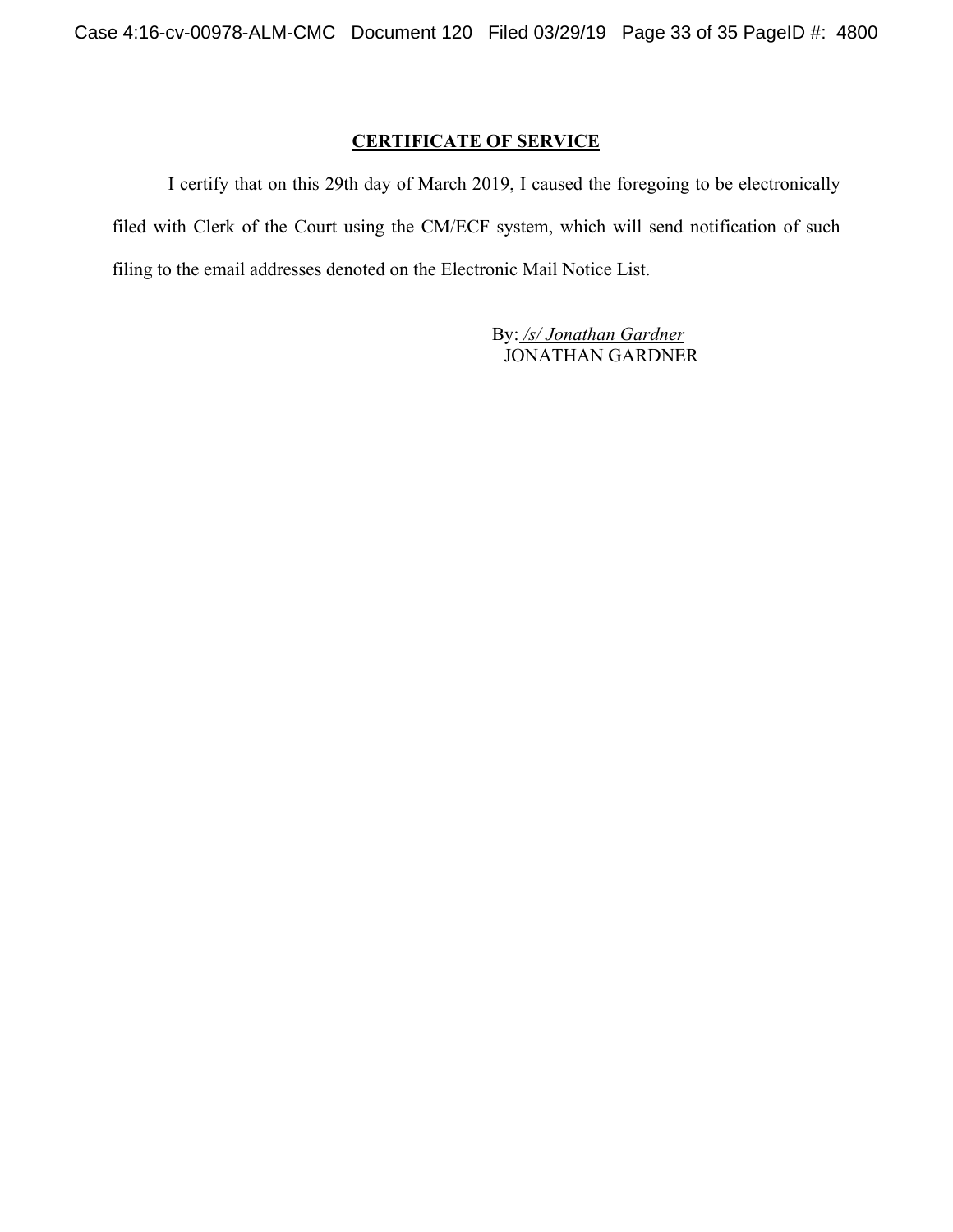## **Mailing Information for a Case 4:16-cv-00978-ALM-KPJ**  *Hall v. Rent-A-Center, Inc. et al.*  **Electronic Mail Notice List**

The following are those who are currently on the list to receive e-mail notices for this case.

**Christine M Fox** 

cfox@labaton.com,acarpio@labaton.com

- **Barry C Barnett**  bbarnett@susmangodfrey.com,kpotts@susmangodfrey.com,ecf-0949b38b345a@ecf.pacerpro.com,ecf-e82efbe3cf6a@ecf.pacerpro.com
- **Eric J Belfi**  ebelfi@labaton.com,drogers@labaton.com,lmehringer@labaton.com,jalayo@labaton.co m,electroniccasefiling@labaton.com
- **Willie Charles Briscoe**  wbriscoe@thebriscoelawfirm.com,bthompson@thebriscoelawfirm.com
- **Guillaume Orson Buell**  gbuell@tenlaw.com
- **Marisa N DeMato**  mdemato@labaton.com,fmalonzo@labaton.com
- **Jonathan Gardner**  jgardner@labaton.com,lmehringer@labaton.com
- **Benjamin Allen Geslison**  ben.geslison@bakerbotts.com
- **Lionel Z Glancy**  lglancy@glancylaw.com,info@glancylaw.com,rprongay@glancylaw.com
- **R. Dean Gresham**  dean@stecklerlaw.com,tonja@stecklerlaw.com
- **Ross Kamhi**  rkamhi@labaton.com,fmalonzo@labaton.com
- **Christopher Joseph Keller**  ckeller@labaton.com,drogers@labaton.com,lmehringer@labaton.com,jalayo@labaton.co m,electroniccasefiling@labaton.com
- **Elton Joe Kendall**  jkendall@kendalllawgroup.com,administrator@kendalllawgroup.com
- **Francis Paul McConville**  fmcconville@labaton.com,kgutierrez@labaton.com,drogers@labaton.com,9849246420 @filings.docketbird.com,jalayo@labaton.com,electroniccasefiling@labaton.com
- **Christopher L Mooney**  cmooney@labaton.com,kgutierrez@labaton.com,4320686420@filings.docketbird.com,f malonzo@labaton.com,electroniccasefiling@labaton.com
- **Jessica B Pulliam**  jessica.pulliam@bakerbotts.com,jessica-pulliam-3502@ecf.pacerpro.com,jeanne.delphenis@bakerbotts.com
- **David Dykeman Sterling**  david.sterling@bakerbotts.com,leslie.buenzow@bakerbotts.com